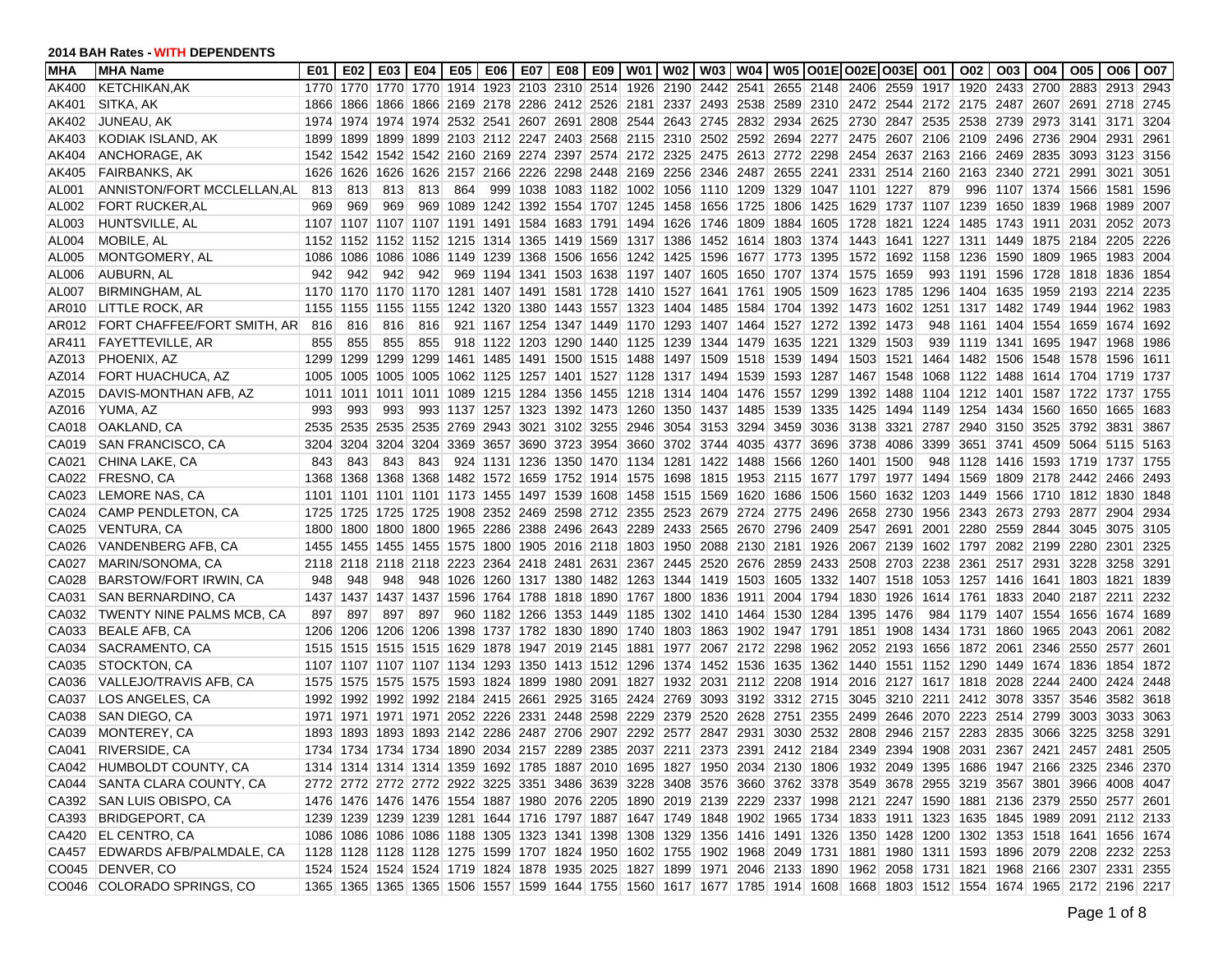| <b>MHA</b>   | <b>MHA Name</b>                  | E01  |     |                |     |  |  |  |                                                                       | E02   E03   E04   E05   E06   E07   E08   E09   W01   W02   W03   W04   W05  O01E O02E O03E  O01   O02                  |      |      |           |  | 003   004   005   006   007                    |  |       |
|--------------|----------------------------------|------|-----|----------------|-----|--|--|--|-----------------------------------------------------------------------|-------------------------------------------------------------------------------------------------------------------------|------|------|-----------|--|------------------------------------------------|--|-------|
| CO047        | <b>FORT COLLINS, CO</b>          |      |     |                |     |  |  |  |                                                                       | 1176 1176 1176 1176 1212 1506 1590 1680 1791 1509 1626 1740 1812 1896 1608 1722 1824 1245 1500 1734 1929 2067 2088 2109 |      |      |           |  |                                                |  |       |
| CO422        | BOULDER, CO                      |      |     |                |     |  |  |  |                                                                       | 1635 1635 1635 1635 1815 2181 2289 2403 2646 2184 2334 2478 2709 2985 2313 2457 2751 1854 2175 2472 3090 3534 3570      |      |      |           |  |                                                |  | 3606  |
| CT049        | <b>NEW LONDON, CT</b>            |      |     |                |     |  |  |  |                                                                       | 1410 1410 1410 1410 1512 1845 1926 2010 2118 1848 1959 2064 2139 2226 1941 2049 2151 1548 1839 2061 2259 2400 2424      |      |      |           |  |                                                |  | 2448  |
| CT050        | <b>HARTFORD, CT</b>              | 1866 |     |                |     |  |  |  |                                                                       | 1866 1866 1866 2115 2508 2550 2595 2700 2511 2568 2625 2727 2850 2559                                                   |      |      |           |  | 2616 2745 2157 2499 2622 2895 3093 3123        |  | 3156  |
| CT051        | NEW HAVEN/FAIRFIELD, CT          |      |     |                |     |  |  |  |                                                                       | 2415 2415 2415 2415 2532 2937 3045 3165 3264 2940 3096 3240 3276 3315 3072                                              |      |      |           |  | 3219 3282 2577 2928 3234 3330 3393 3429        |  | 3462  |
| <b>DC053</b> | <b>WASHINGTON, DC</b>            |      |     |                |     |  |  |  |                                                                       | 2034 2034 2034 2034 2175 2439 2565 2700 2838 2442 2619 2787 2856 2937 2592 2763 2868 2205 2433 2781 2970 3102 3132      |      |      |           |  |                                                |  | 3162  |
| <b>DE054</b> | DOVER AFB/REHOBOTH, DE           |      |     |                |     |  |  |  |                                                                       | 1374 1374 1374 1374 1479 1545 1704 1878 2028 1548 1773 1989 2043 2109 1737                                              |      | 1956 |           |  | 2055  1488  1542  1980  2133  2241  2262       |  | 2286  |
| FL056        | EGLIN AFB, FL                    |      |     |                |     |  |  |  |                                                                       | 1194 1194 1194 1194 1311 1425 1626 1848 2052 1428 1719 1992 2076 2178 1674                                              |      | 1950 |           |  | 2091 1323 1422 1980 2217 2382 2406             |  | 2430  |
| <b>FL057</b> | GAINESVILLE, FL                  |      |     |                |     |  |  |  |                                                                       | 1227 1227 1227 1227 1323 1518 1587 1662 1797 1521 1617 1710 1830 1974 1602                                              |      | 1695 |           |  | 1854 1344 1512 1704 2028 2262 2283             |  | 2307  |
| FL058        | JACKSONVILLE, FL                 |      |     |                |     |  |  |  |                                                                       | 1359 1359 1359 1359 1467 1593 1623 1656 1734 1596 1638 1677 1755 1851 1629                                              |      |      |           |  | 1671 1770 1479 1590 1674 1887 2040 2061        |  | 2082  |
| FL059        | PATRICK AFB, FL                  |      |     |                |     |  |  |  |                                                                       | 1275 1275 1275 1275 1410 1635 1701 1770 1863 1638 1728 1818 1881 1959 1716                                              |      | 1803 |           |  | 1893 1434 1629 1812 1989 2112 2133             |  | 2154  |
| <b>FL061</b> | MIAMI/FORT LAUDERDALE, FL        |      |     |                |     |  |  |  |                                                                       | 1947 1947 1947 1947 2073 2367 2496 2640 2784 2370 2556 2730 2805 2895 2526                                              |      | 2703 |           |  | 2820 2103 2361 2721 2931 3078 3108 3138        |  |       |
| FL062        | ORLANDO, FL                      |      |     |                |     |  |  |  |                                                                       | 1332 1332 1332 1332 1434 1650 1701 1761 1857 1653 1725 1797 1878 1974 1713 1788                                         |      |      |           |  | 1893 1458 1644 1794 2010 2163 2184             |  | 2205  |
| FL063        | PANAMA CITY, FL                  |      |     |                |     |  |  |  |                                                                       | 1209 1209 1209 1209 1221 1545 1563 1584 1665 1548 1572 1599 1692 1803 1569                                              |      | 1593 |           |  | 1710 1257 1539 1596 1848 2031 2049             |  | 2070  |
| FL064        | PENSACOLA, FL                    |      |     |                |     |  |  |  |                                                                       | 1092 1092 1092 1092 1116 1344 1362 1380 1467 1347 1371 1395 1497 1620 1365                                              |      | 1389 |           |  | 1515 1140 1341 1392 1665 1863 1884             |  | 1902  |
| <b>FL065</b> | TALLAHASSEE, FL                  |      |     |                |     |  |  |  |                                                                       | 1155 1155 1155 1155 1197 1353 1446 1548 1680 1356 1488 1614 1704 1812 1467                                              |      | 1596 |           |  | 1722 1215 1350 1608 1854 2031 2049             |  | 2070  |
| <b>FL066</b> | TAMPA, FL                        |      |     |                |     |  |  |  | 1473 1473 1473 1473 1671 1731 1794 1863 2016 1734 1824 1908 2058 2235 |                                                                                                                         | 1809 | 1896 |           |  | 2085 1677 1728 1905 2301 2586 2613             |  | 2637  |
| <b>FL067</b> | WEST PALM BEACH, FL              |      |     |                |     |  |  |  |                                                                       | 1542 1542 1542 1542 1704 2322 2484 2664 2817 2325 2559 2778 2829 2892 2523                                              |      |      |           |  | 2745 2841 1770 2310 2769 2916 3018 3048        |  | 3078  |
| <b>FL068</b> | OCALA, FL                        |      |     |                |     |  |  |  |                                                                       | 1173 1173 1173 1173 1248 1353 1422 1497 1644 1356 1452 1545 1683 1845 1437 1533 1707 1260 1350 1542 1905 2166 2190 2211 |      |      |           |  |                                                |  |       |
| FL069        | <b>KEY WEST, FL</b>              |      |     |                |     |  |  |  |                                                                       | 1953 1953 1953 1953 2136 2523 2697 2889 3123 2526 2775 3009 3165 3348 2736 2976 3192 2178 2514 3000 3417 3714 3750 3789 |      |      |           |  |                                                |  |       |
| FL070        | VOLUSIA COUNTY, FL               |      |     |                |     |  |  |  |                                                                       | 1248 1248 1248 1248 1377 1548 1629 1716 1821 1551 1665 1773 1839 1917 1647 1758 1851 1398 1545 1767 1950 2076 2097      |      |      |           |  |                                                |  | 2118  |
| FL423        | FORT PIERCE, FL                  |      |     |                |     |  |  |  |                                                                       | 1278 1278 1278 1278 1407 1638 1722 1815 1899 1641 1761 1872 1911 1956 1740 1857 1917 1431 1632 1866 1974 2049 2070      |      |      |           |  |                                                |  | 2091  |
| <b>FL424</b> | FT MYERS BCH, FL                 | 1383 |     |                |     |  |  |  |                                                                       | 1383 1383 1383 1545 1881 1944 2013 2091 1884 1971 2055 2106 2163 1959                                                   |      | 2043 |           |  | 2115   1581   1875   2052   2187   2280   2304 |  | 2325  |
| GA071        | ATLANTA, GA                      | 1239 |     | 1239 1239 1239 |     |  |  |  |                                                                       | 1326 1365 1425 1491 1608 1368 1452 1536 1638 1758 1440 1524                                                             |      |      |           |  | 1656 1332 1362 1533 1803 1998 2016             |  | 2037  |
| GA072        | ALBANY, GA                       | 909  | 909 | 909            | 909 |  |  |  |                                                                       | 978 1122 1173 1227 1359 1125 1194 1263 1395 1551 1185                                                                   |      | 1254 | 1419      |  | 993 1119 1260 1611 1866 1884                   |  | 1902  |
| GA073        | <b>FORT GORDON, GA</b>           |      |     |                |     |  |  |  | 1194 1194 1194 1194 1254 1350 1380 1416 1581 1353 1395 1440 1635 1866 |                                                                                                                         | 1389 | 1431 |           |  | 1671 1263 1347 1437 1956 2331 2352             |  | 2376  |
| GA074        | KINGS BAY/BRUNSWICK, GA          |      |     |                |     |  |  |  |                                                                       | 1050 1050 1050 1050 1122 1389 1404 1422 1491 1392 1413 1437 1512 1605 1410 1431 1527 1152 1383 1434 1641 1791 1809      |      |      |           |  |                                                |  | 1827  |
| GA075        | FORT BENNING, GA                 |      |     |                |     |  |  |  |                                                                       | 1278 1278 1278 1278 1380 1560 1626 1698 1794 1563 1656 1743 1812 1893 1641 1731 1824 1398 1557 1740 1926 2058 2079      |      |      |           |  |                                                |  | 2097  |
| GA076        | ROBINS AFB, GA                   |      |     |                |     |  |  |  |                                                                       | 1095 1095 1095 1095 1212 1269 1302 1344 1446 1272 1320 1368 1476 1605 1311 1362                                         |      |      | 1497 1218 |  | 1266 1365 1653 1860 1881                       |  | 1899  |
| GA077        | SAVANNAH, GA                     |      |     |                |     |  |  |  |                                                                       | 1374 1374 1374 1374 1467 1623 1689 1758 1842 1626 1716 1800 1860 1929 1701 1788                                         |      |      |           |  | 1869 1485 1620 1797 1956 2067 2088             |  | 2106  |
| GA078        | ATHENS, GA                       |      |     |                |     |  |  |  |                                                                       | 1065 1065 1065 1065 1101 1218 1287 1362 1506 1221 1317 1410 1542 1698 1302                                              |      | 1395 |           |  | 1566 1113 1215 1404 1761 2013 2034             |  | 2055  |
| GA079        | DAHLONEGH, GA                    |      |     |                |     |  |  |  |                                                                       | 1005 1005 1005 1005 1044 1314 1374 1437 1545 1317 1398 1479 1572 1683 1386                                              |      | 1467 |           |  | 1590 1074 1308 1476 1725 1902 1923             |  | 1941  |
| GA080        | FORT STEWART, GA                 |      |     |                |     |  |  |  |                                                                       | 1257 1257 1257 1257 1344 1509 1560 1617 1704 1512 1584 1650 1722 1806 1572                                              |      |      |           |  | 1641 1737 1362 1506 1647 1839 1977 1998        |  | 2016  |
| GA081        | MOODY AFB, GA                    |      |     |                |     |  |  |  |                                                                       | 1044 1044 1044 1044 1122 1422 1455 1491 1560 1425 1470 1518 1575 1647 1464                                              |      | 1509 |           |  | 1587 1155 1416 1515 1674 1788 1806             |  | 1824  |
| HI407        | MAUI COUNTY, HI                  |      |     |                |     |  |  |  |                                                                       | 1782 1782 1782 1782 2013 2418 2466 2523 2688 2421 2490 2556 2739 2955 2478                                              |      | 2547 |           |  | 2772 2058 2409 2553 3036 3384 3417 3453        |  |       |
| HI408        | HONOLULU COUNTY, HI              |      |     |                |     |  |  |  |                                                                       | 2607 2607 2607 2607 2709 2952 3189 3447 3696 2958 3294 3612 3729 3864 3243                                              |      | 3567 |           |  | 3750 2736 2946 3600 3915 4137 4176             |  | 4218  |
| HI409        | <b>HAWAII COUNTY, HI</b>         |      |     |                |     |  |  |  |                                                                       | 1326 1326 1326 1326 1440 1785 1854 1932 1998 1788 1887 1980 2004 2034 1869                                              |      | 1965 |           |  | 2010 1476 1779 1974 2046 2094 2115             |  | 2136  |
| HI414        | KAUAI COUNTY, HI                 |      |     |                |     |  |  |  |                                                                       | 1581 1581 1581 1581 1674 2013 2091 2175 2358 2016 2124 2229 2409 2622 2106                                              |      |      |           |  | 2214 2442 1713 2004 2223 2703 3048 3078        |  | 3111  |
| IA082        | <b>DES MOINES, IA</b>            | 1188 |     |                |     |  |  |  |                                                                       | 1188 1188 1188 1359 1530 1650 1779 1938 1533 1704 1863 1965 2088 1677                                                   |      | 1839 |           |  | 1983 1377 1527 1854 2133 2331 2355             |  | -2379 |
| <b>ID084</b> | BOISE, ID                        | 846  | 846 | 846            | 846 |  |  |  |                                                                       | 864 1095 1140 1191 1305 1098 1161 1224 1335 1461 1152 1215 1353                                                         |      |      |           |  | 888 1089 1221 1512 1719 1737 1752              |  |       |
| ID086        | MOUNTAIN HOME AFB, ID            |      |     |                |     |  |  |  |                                                                       | 807 807 807 807 849 1065 1155 1254 1362 1068 1194 1314 1377 1452 1176 1299 1389 873 1062 1311 1482 1602 1620 1635       |      |      |           |  |                                                |  |       |
| IL088        | CHAMPAIGN/URBANA, IL             |      |     |                |     |  |  |  |                                                                       | 1074 1074 1074 1074 1179 1263 1293 1326 1416 1266 1308 1347 1443 1554 1299 1341 1461 1188 1260 1344 1599 1782 1800 1818 |      |      |           |  |                                                |  |       |
| <b>IL089</b> | ROCK ISLAND, IL                  |      |     |                |     |  |  |  |                                                                       | 1131 1131 1131 1131 1203 1869 2037 2217 2367 1875 2109 2331 2379 2439 2073 2298 2388 1275 1857 2322 2460 2556 2580 2607 |      |      |           |  |                                                |  |       |
| <b>IL090</b> | PEORIA, IL                       |      |     |                |     |  |  |  |                                                                       | 1095 1095 1095 1095 1194 1374 1488 1611 1746 1377 1539 1689 1767 1857 1512 1668 1779 1215 1368 1683 1890 2034 2055 2076 |      |      |           |  |                                                |  |       |
| IL092        | <b>GREAT LAKES NAVTRACEN, IL</b> |      |     |                |     |  |  |  |                                                                       | 1146 1146 1146 1335 1476 1515 1557 1698 1479 1533 1584 1743 1929 1524 1578 1770 1350 1473 1581 2001 2304 2328 2352      |      |      |           |  |                                                |  |       |
| IL093        | SCOTT AFB, IL                    |      |     |                |     |  |  |  |                                                                       | 1140 1140 1140 1248 1470 1548 1632 1743 1473 1581 1686 1764 1857 1566 1671 1779 1272 1467 1680 1893 2043 2064 2085      |      |      |           |  |                                                |  |       |
| IL325        | CHICAGO, IL                      |      |     |                |     |  |  |  |                                                                       | 1833 1833 1833 1833 1977 2235 2271 2310 2409 2238 2286 2337 2439 2562 2280 2328 2457 2007 2229 2334 2607 2805 2832 2862 |      |      |           |  |                                                |  |       |
| <b>IL335</b> | SPRINGFIELD/DECATUR, IL          | 9511 |     |                |     |  |  |  |                                                                       | 951 951 951 1059 1101 1176 1260 1374 1104 1212 1314 1395 1494 1194 1299 1410 1065 1098 1311 1530 1686 1704 1719         |      |      |           |  |                                                |  |       |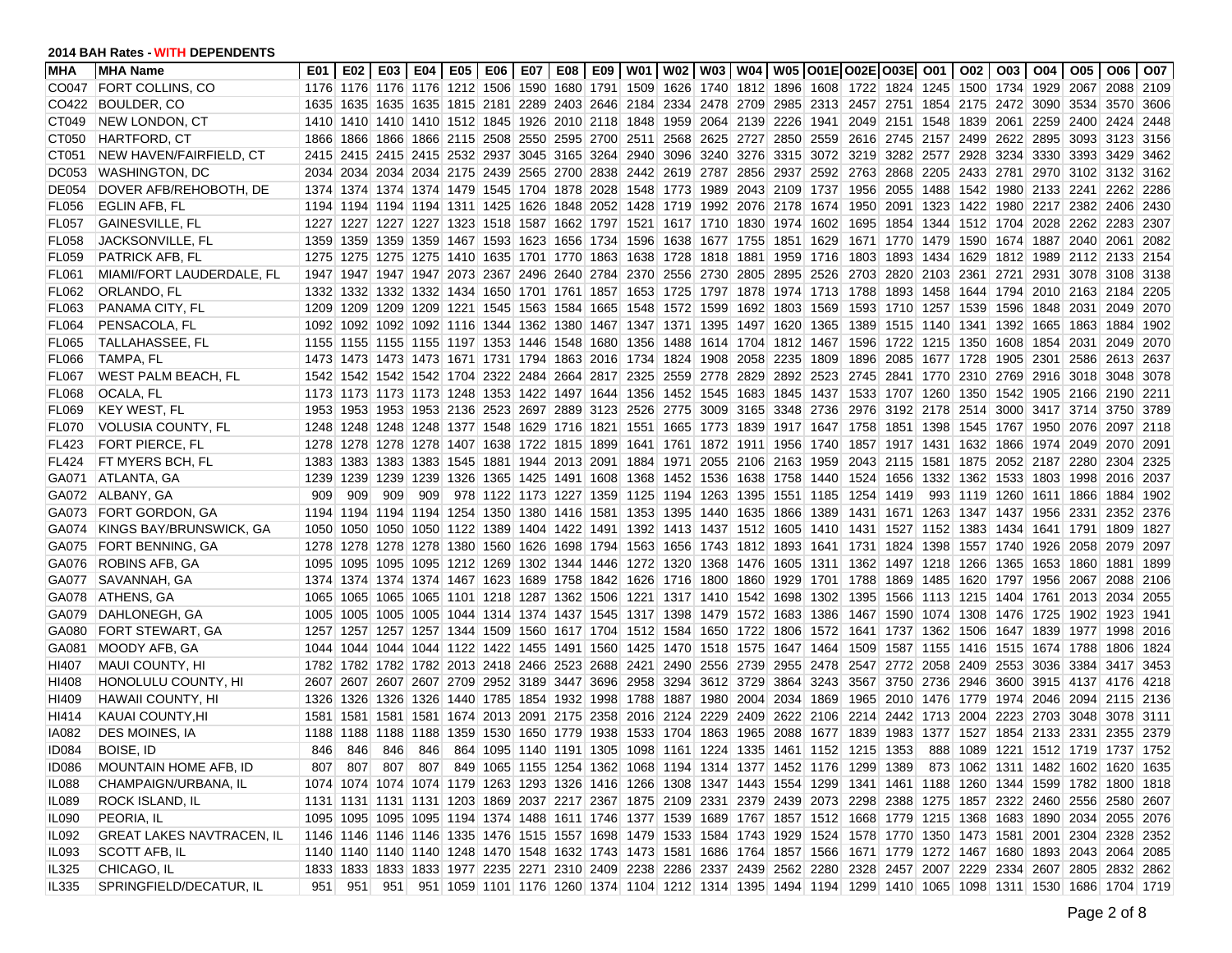| <b>MHA</b>   | <b>MHA Name</b>                                                                                                                               | E01  |     |           |                                                                       |  |  |  |                                                   |                                                                                 |      | E02   E03   E04   E05   E06   E07   E08   E09   W01   W02   W03   W04   W05  O01E O02E O03E  O01   O02                  |           |  |                                         |           | 003   004   005   006   007 |       |
|--------------|-----------------------------------------------------------------------------------------------------------------------------------------------|------|-----|-----------|-----------------------------------------------------------------------|--|--|--|---------------------------------------------------|---------------------------------------------------------------------------------|------|-------------------------------------------------------------------------------------------------------------------------|-----------|--|-----------------------------------------|-----------|-----------------------------|-------|
| <b>IN094</b> | <b>INDIANAPOLIS, IN</b>                                                                                                                       |      |     |           |                                                                       |  |  |  |                                                   |                                                                                 |      | 1125 1125 1125 1125 1176 1464 1515 1569 1611 1467 1536 1605 1614 1623 1527 1596 1617 1209 1458 1602 1626 1638 1656 1671 |           |  |                                         |           |                             |       |
| IN097        | FORT WAYNE, IN                                                                                                                                | 843  | 843 | 843       | 843                                                                   |  |  |  |                                                   |                                                                                 |      | 894 1071 1113 1158 1212 1074 1131 1188 1221 1260 1122 1179 1227                                                         |           |  | 915 1068 1185 1275 1338 1353            |           |                             | 1365  |
| IN099        | SOUTH BEND, IN                                                                                                                                | 972  | 972 | 972       |                                                                       |  |  |  |                                                   |                                                                                 |      | 972 1137 1317 1329 1341 1395 1320 1335 1353 1410 1482 1332 1347 1422 1158 1314 1350 1509                                |           |  |                                         | 1623 1638 |                             | 1653  |
| <b>IN338</b> | TERRE HAUTE, IN                                                                                                                               | 1029 |     |           | 1029 1029 1029                                                        |  |  |  |                                                   |                                                                                 |      | 1095 1107 1113 1122 1149 1110 1119 1131 1161 1209 1116 1125 1167 1098 1104 1128 1227 1308 1320                          |           |  |                                         |           |                             | 1332  |
| <b>IN399</b> | <b>BLOOMINGTON, IN</b>                                                                                                                        | 1068 |     |           |                                                                       |  |  |  |                                                   |                                                                                 |      | 1068 1068 1068 1110 1254 1353 1458 1578 1257 1395 1527 1599 1683 1374 1509 1611 1125 1251 1521 1716 1854 1872           |           |  |                                         |           |                             | 1890  |
| KS100        | <b>FORT RILEY, KS</b>                                                                                                                         |      |     |           | 1167 1167 1167 1167 1248 1506 1575 1650 1746 1509 1605 1701 1764 1839 |  |  |  |                                                   |                                                                                 |      | 1590 1686 1776 1275 1500 1695 1869                                                                                      |           |  |                                         | 1989      | 2010                        | 2028  |
| <b>KS101</b> | WICHITA/MCCONNELL AFB, KS                                                                                                                     | 918  | 918 | 918       | 918                                                                   |  |  |  |                                                   |                                                                                 |      | 1020 1224 1254 1284 1395 1227 1266 1305 1431 1578 1260 1299 1452 1041 1221                                              |           |  | 1302 1635 1878 1896                     |           |                             | 1914  |
| KS102        | FORT LEAVENWORTH, KS                                                                                                                          | 897  | 897 | 897       | 897                                                                   |  |  |  |                                                   |                                                                                 |      | 984 1263 1341 1422 1554 1266 1374 1473 1584 1710 1356 1458 1602 1014 1257 1470 1761 1968 1989                           |           |  |                                         |           |                             | 2007  |
| KS105        | TOPEKA, KS                                                                                                                                    | 921  | 921 | 921       | 921                                                                   |  |  |  |                                                   |                                                                                 |      | 1029 1326 1422 1527 1620 1329 1464 1593 1629 1674 1443 1575 1638 1062 1320 1590 1689 1758 1776                          |           |  |                                         |           |                             | 1794  |
| KS334        | SALINA, KS                                                                                                                                    | 834  | 834 | 834       | 834                                                                   |  |  |  |                                                   |                                                                                 |      | 900 1044 1116 1197 1284 1047 1149 1248 1296 1353 1134 1236 1305                                                         |           |  | 915 1041 1245 1374 1467 1482            |           |                             | 1494  |
| KY106        | FORT CAMPBELL, KY                                                                                                                             | 1149 |     |           |                                                                       |  |  |  |                                                   |                                                                                 |      | 1149 1149 1149 1161 1410 1533 1668 1776 1413 1587 1752 1788 1827 1560 1728 1794 1188 1404 1746 1845                     |           |  |                                         | 1911 1929 |                             | 1950  |
| KY107        | <b>LEXINGTON, KY</b>                                                                                                                          | 1062 |     |           |                                                                       |  |  |  |                                                   |                                                                                 |      | 1062 1062 1062 1122 1446 1515 1587 1662 1449 1545 1635 1671 1713 1530 1620 1677 1158 1440 1629 1731 1800 1818           |           |  |                                         |           |                             | 1836  |
| KY109        | LOUISVILLE, KY                                                                                                                                | 1143 |     |           |                                                                       |  |  |  |                                                   |                                                                                 |      | 1143 1143 1143 1251 1368 1410 1458 1593 1371 1428 1488 1635 1809 1419 1479 1662 1266 1365 1485 1875 2157 2178           |           |  |                                         |           |                             | 2199  |
| KY110        | FORT KNOX, KY                                                                                                                                 | 957  | 957 | 957       |                                                                       |  |  |  |                                                   |                                                                                 |      | 957 1008 1269 1335 1410 1515 1272 1368 1458 1536 1626 1353 1446 1551 1038 1263 1455 1662 1812 1830                      |           |  |                                         |           |                             | 1848  |
| KY339        | FRANKFORT, KY                                                                                                                                 | 855  | 855 | 855       | 855                                                                   |  |  |  |                                                   |                                                                                 |      | 918 1074 1152 1233 1338 1077 1185 1287 1356 1440 1167 1272 1371                                                         |           |  | 933 1071 1284 1470 1605 1620            |           |                             | 1638  |
| KY430        | PADUCAH, KY                                                                                                                                   | 981  | 981 | 981       | 981                                                                   |  |  |  |                                                   |                                                                                 |      | 1095 1284 1359 1443 1521 1287 1392 1494 1533 1578 1377 1479 1539 1116 1281 1491 1593 1665 1683                          |           |  |                                         |           |                             | 1698  |
| LA113        | ALEXANDRIA, LA                                                                                                                                | 969  | 969 | 969       |                                                                       |  |  |  |                                                   |                                                                                 |      | 969 1029 1248 1308 1374 1455 1251 1335 1416 1470 1533 1323 1404 1479 1053 1245 1413 1557 1662 1677                      |           |  |                                         |           |                             | 1695  |
| LA114        | <b>BATON ROUGE, LA</b>                                                                                                                        | 1206 |     | 1206 1206 | 1206                                                                  |  |  |  | 1266 1395 1530 1677 1806 1401 1590 1770 1821 1881 |                                                                                 |      | 1560 1743 1830 1278 1392 1764 1905 2001                                                                                 |           |  |                                         |           | 2022                        | 2043  |
| LA115        | FORT POLK, LA                                                                                                                                 | 993  | 993 | 993       | 993                                                                   |  |  |  |                                                   |                                                                                 |      | 1053 1287 1335 1386 1485 1290 1356 1416 1512 1620 1344 1407 1527 1080 1284 1413 1665 1842 1860                          |           |  |                                         |           |                             | 1878  |
| LA116        | NEW ORLEANS, LA                                                                                                                               | 1245 |     |           |                                                                       |  |  |  |                                                   |                                                                                 |      | 1245 1245 1245 1329 1665 1707 1752 1875 1668 1725 1782 1908 2058 1716 1773 1932 1365 1659 1779 2118 2361 2385           |           |  |                                         |           |                             | 2406  |
| LA117        | SHREVEPORT/BARKSDALE AFB, 1278                                                                                                                |      |     |           |                                                                       |  |  |  |                                                   |                                                                                 |      | 1278 1278 1278 1428 1647 1713 1782 1899 1650 1740 1827 1929 2046 1728 1815 1947 1452 1644 1824 2094 2286 2307           |           |  |                                         |           |                             | 2331  |
| LA118        | LAFAYETTE COUNTY, LA                                                                                                                          |      |     |           |                                                                       |  |  |  |                                                   |                                                                                 |      | 1275 1275 1275 1275 1470 1557 1626 1701 1824 1560 1656 1749 1851 1974 1641 1737 1872 1479 1554 1746 2019 2214 2235      |           |  |                                         |           |                             | 2259  |
| LA326        | ST MARY AND TERREBONNE, LA 1182 1182 1182 1182 1254 1479 1560 1647 1731 1482 1593 1701 1743 1788 1578 1686 1749 1278 1473 1698 1806 1881 1902 |      |     |           |                                                                       |  |  |  |                                                   |                                                                                 |      |                                                                                                                         |           |  |                                         |           |                             | 1920  |
| LA370        | LAKE CHARLES, LA                                                                                                                              | 1233 |     |           |                                                                       |  |  |  |                                                   |                                                                                 |      | 1233 1233 1233 1254 1326 1398 1479 1587 1329 1431 1530 1611 1704 1413 1515 1626 1263 1323 1527 1740 1893 1914           |           |  |                                         |           |                             | 1932  |
| LA371        | <b>MONROE, LA</b>                                                                                                                             | 966  | 966 | 966       | 966                                                                   |  |  |  |                                                   |                                                                                 |      | 999 1161 1203 1251 1329 1164 1224 1281 1350 1431 1212 1272 1362 1017 1158 1278 1461 1596 1611                           |           |  |                                         |           |                             | 1626  |
| MA119        | NANTUCKET, MA                                                                                                                                 | 2052 |     |           |                                                                       |  |  |  |                                                   | 2052 2052 2052 2148 2472 2631 2802 3024 2475 2700 2913 3066 3246 2667           |      | 2880                                                                                                                    |           |  | 3093 2184 2466 2904 3315 3606 3642      |           |                             | 3678  |
| MA120        | BOSTON, MA                                                                                                                                    |      |     |           |                                                                       |  |  |  |                                                   | 2595 2595 2595 2595 2817 2898 3048 3216 3390 2901 3117 3321 3414 3525 3084      |      | 3291                                                                                                                    |           |  | 3432 2826 2895 3312 3567 3744 3783      |           |                             | 3819  |
| MA121        | CAPE COD, MA                                                                                                                                  |      |     |           |                                                                       |  |  |  |                                                   | 1416 1416 1416 1416 1506 1899 1971 2052 2175 1902 2004 2103 2202 2319           | 1989 |                                                                                                                         |           |  | 2088 2220 1548 1890 2097 2361 2550 2577 |           |                             | 2601  |
| MA122        | <b>WORCESTER, MA</b>                                                                                                                          |      |     |           |                                                                       |  |  |  |                                                   | 1554 1554 1554 1554 1653 1884 2007 2139 2343 1887 2061 2226 2385 2574 2034      |      |                                                                                                                         |           |  | 2202 2415 1677 1878 2220 2646 2949 2979 |           |                             | 3009  |
| MA123        | <b>FITCHBURG, MA</b>                                                                                                                          |      |     |           |                                                                       |  |  |  |                                                   | 1617 1617 1617 1617 1731 1989 2097 2214 2436 1992 2145 2286 2493 2736 2121      |      |                                                                                                                         |           |  | 2265 2529 1761 1983 2280 2829 3222 3255 |           |                             | 3285  |
| MA124        | PLYMOUTH, MA                                                                                                                                  |      |     |           |                                                                       |  |  |  |                                                   |                                                                                 |      | 1587 1587 1587 1587 1764 2163 2262 2373 2514 2166 2307 2442 2544 2661 2286 2424 2562 1806 2154 2436 2706 2895 2925      |           |  |                                         |           |                             | 2955  |
| MA125        | <b>ESSEX CO, MA</b>                                                                                                                           |      |     |           |                                                                       |  |  |  |                                                   |                                                                                 |      | 2010 2010 2010 2010 2118 2517 2607 2703 2856 2520 2646 2763 2892 3042 2625 2748 2913 2160 2511 2760 3099 3342 3375      |           |  |                                         |           |                             | 3408  |
|              | MA126 HAMPDEN COUNTY, MA                                                                                                                      |      |     |           |                                                                       |  |  |  |                                                   |                                                                                 |      | 1344 1344 1344 1344 1461 1818 2004 2205 2382 1824 2088 2334 2397 2472 2046 2298 2409 1500 1812 2325 2499 2619 2646      |           |  |                                         |           |                             | 2673  |
| MA151        | MARTHA'S VINEYARD, MA                                                                                                                         |      |     |           |                                                                       |  |  |  |                                                   | 1941 1941 1941 1941 2076 2376 2535 2706 2919 2379 2604 2817 2958 3129 2568 2784 |      |                                                                                                                         | 2985 2109 |  | 2370 2808 3195 3468                     |           | 3504                        | 3537  |
| MA377        | <b>HANSCOMB FIELD, MA</b>                                                                                                                     |      |     |           |                                                                       |  |  |  |                                                   | 2139 2139 2139 2139 2265 2826 2940 3066 3228 2829 2991 3147 3258 3393           | 2967 | 3123                                                                                                                    |           |  | 3279 2325 2814 3141 3444 3657           |           | 3696                        | 3732  |
| <b>MD127</b> | ABERDEEN PROVING GROUNDS, 1563 1563 1563 1563 1707 2046 2109 2175 2286 2049 2136 2217 2313 2430 2121                                          |      |     |           |                                                                       |  |  |  |                                                   |                                                                                 |      |                                                                                                                         |           |  | 2205 2331 1743 2040 2214 2475 2661 2688 |           |                             | 2715  |
| MD128        | <b>ANNAPOLIS, MD</b>                                                                                                                          |      |     |           |                                                                       |  |  |  |                                                   | 2007 2007 2007 2007 2166 2292 2343 2397 2550 2295 2364 2430 2595 2790 2352 2421 |      |                                                                                                                         |           |  | 2625 2181 2289 2427 2865 3180 3210      |           |                             | -3243 |
| MD129        | BALTIMORE, MD                                                                                                                                 | 1851 |     |           |                                                                       |  |  |  |                                                   |                                                                                 |      | 1851 1851 1851 1917 2211 2298 2391 2565 2214 2337 2451 2610 2796 2316 2433 2637 1950 2205 2445 2868 3174 3204           |           |  |                                         |           |                             | -3237 |
| MD130        | <b>FORT DETRICK, MD</b>                                                                                                                       | 1668 |     |           |                                                                       |  |  |  |                                                   |                                                                                 |      | 1668 1668 1668 1818 1986 2085 2193 2343 1989 2130 2262 2373 2508 2106 2241 2394 1836 1983 2256 2559 2775                |           |  |                                         |           | 2802                        | 2832  |
|              | MD133 FORT G. G. MEADE, MD                                                                                                                    |      |     |           |                                                                       |  |  |  |                                                   |                                                                                 |      | 2031 2031 2031 2031 2124 2295 2409 2535 2721 2298 2460 2616 2760 2934 2436 2592 2787 2142 2292 2610 3000 3276 3309 3342 |           |  |                                         |           |                             |       |
|              | MD134 INDIAN HEAD NAVORDSTA, MD                                                                                                               |      |     |           |                                                                       |  |  |  |                                                   |                                                                                 |      | 1848 1848 1848 1848 2010 2241 2316 2397 2529 2244 2349 2448 2559 2691 2334 2436 2580 2034 2238 2445 2739 2952 2982 3009 |           |  |                                         |           |                             |       |
|              | MD135 PATUXENT RIVER, MD                                                                                                                      |      |     |           |                                                                       |  |  |  |                                                   |                                                                                 |      | 1563 1563 1563 1563 1674 2064 2106 2154 2247 2067 2127 2187 2271 2373 2118 2175 2286 1719 2055 2184 2415 2580 2604 2631 |           |  |                                         |           |                             |       |
|              | MD432 OCEAN CITY, MD                                                                                                                          |      |     |           |                                                                       |  |  |  |                                                   |                                                                                 |      | 1281 1281 1281 1281 1350 1518 1602 1692 1791 1521 1638 1749 1806 1872 1620 1731 1815 1368 1515 1743 1899 2007 2028 2049 |           |  |                                         |           |                             |       |
|              | MD458 OXFORD, MD                                                                                                                              |      |     |           |                                                                       |  |  |  |                                                   |                                                                                 |      | 1488 1488 1488 1488 1611 1962 2019 2082 2151 1965 2046 2121 2160 2208 2031 2109 2169 1650 1956 2118 2226 2304 2328 2352 |           |  |                                         |           |                             |       |
|              | ME136 BRUNSWICK, ME                                                                                                                           | 858  |     |           |                                                                       |  |  |  |                                                   |                                                                                 |      | 858 858 858 981 1284 1332 1386 1461 1287 1356 1422 1476 1539 1344 1410 1485 1014 1278 1419 1566 1668 1686 1701          |           |  |                                         |           |                             |       |
|              | ME139 PORTLAND, ME                                                                                                                            |      |     |           |                                                                       |  |  |  |                                                   |                                                                                 |      | 1518 1518 1518 1518 1599 1785 1833 1884 2004 1788 1854 1917 2037 2181 1842 1908 2061 1620 1782 1914 2238 2469 2496 2520 |           |  |                                         |           |                             |       |
|              | ME141 COASTAL MAINE, ME                                                                                                                       |      |     |           |                                                                       |  |  |  |                                                   |                                                                                 |      | 1137 1137 1137 1137 1230 1440 1512 1590 1641 1443 1542 1638 1644 1650 1527 1623 1647 1251 1437 1635 1653 1659 1677 1692 |           |  |                                         |           |                             |       |
|              | ME390 BANGOR, ME                                                                                                                              |      |     |           |                                                                       |  |  |  |                                                   |                                                                                 |      | 1005 1005 1005 1104 1245 1326 1413 1518 1248 1362 1467 1539 1620 1344 1452 1551 1122 1242 1464 1653 1785 1803 1821      |           |  |                                         |           |                             |       |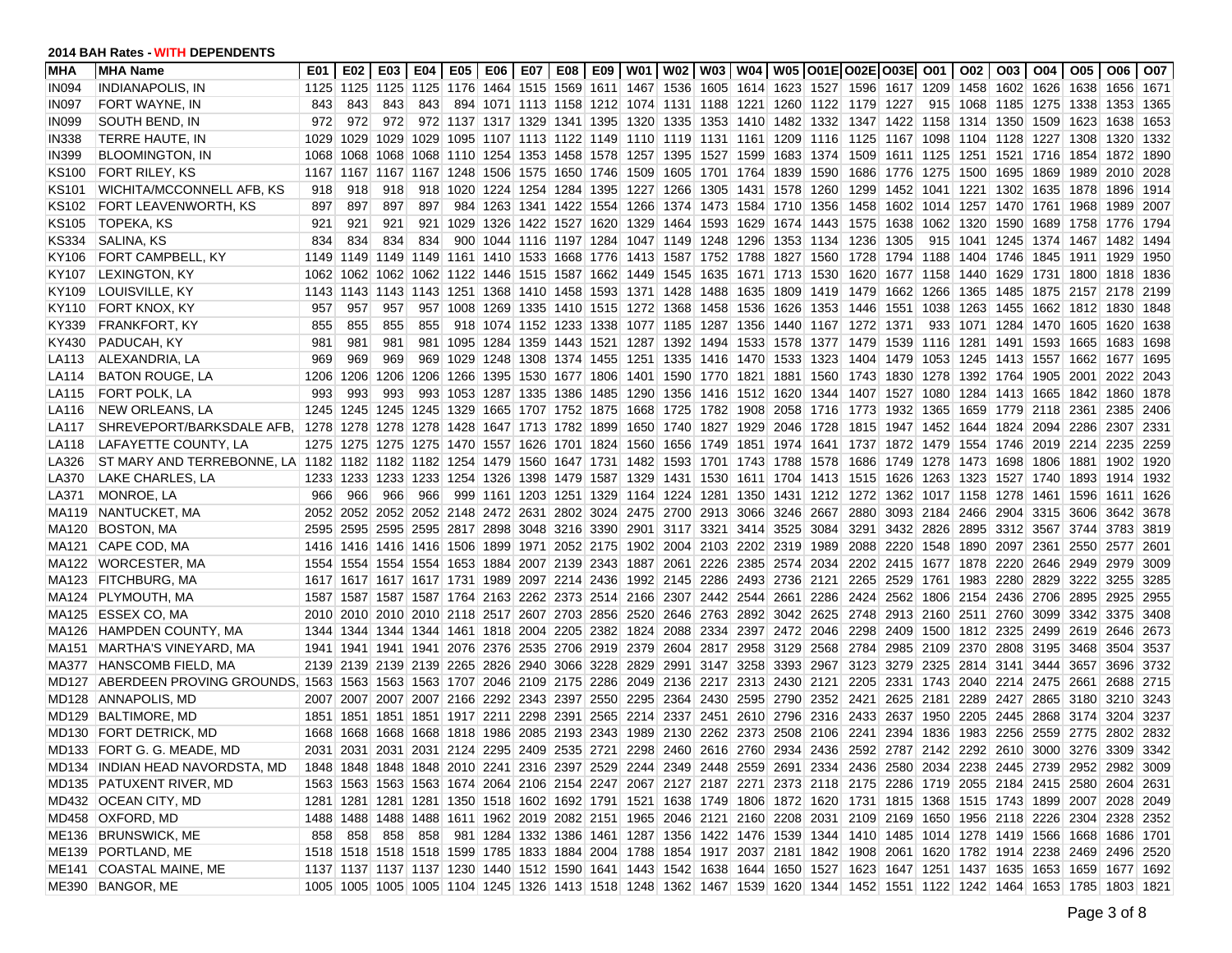| MHA               | <b>MHA Name</b>                                                                                            | E01  | E02 | E03       | E04 I          |                                                                                          | E05   E06 |  |  |                                                   |                                                                            |      | E07   E08   E09   W01   W02   W03   W04   W05   O01E  O02E   O03E  O01                                                  |           |                | O02 I | 003   004   005   006                          |           |      | O07    |
|-------------------|------------------------------------------------------------------------------------------------------------|------|-----|-----------|----------------|------------------------------------------------------------------------------------------|-----------|--|--|---------------------------------------------------|----------------------------------------------------------------------------|------|-------------------------------------------------------------------------------------------------------------------------|-----------|----------------|-------|------------------------------------------------|-----------|------|--------|
| MI142             | DETROIT, MI                                                                                                | 1380 |     | 1380 1380 | 1380           |                                                                                          |           |  |  |                                                   |                                                                            |      | 1596 1647 1692 1746 1884 1650 1713 1779 1926 2100 1704 1770 1953 1602 1644 1776 2166 2448 2472 2499                     |           |                |       |                                                |           |      |        |
| MI143             | KI SAWYER AFB, MI                                                                                          | 858  | 858 | 858       | 858            |                                                                                          |           |  |  |                                                   |                                                                            |      | 942 1251 1308 1371 1470 1254 1332 1410 1494 1590 1320 1398 1509                                                         |           |                |       | 978 1245 1407 1629 1788 1806                   |           |      | 1824   |
| MI145             | SAULT STE MARIE, MI                                                                                        | 900  | 900 | 900       | 900            |                                                                                          |           |  |  |                                                   |                                                                            |      | 963 1068 1104 1149 1191 1071 1122 1176 1197 1221 1113 1167 1200                                                         |           |                |       | 975 1065 1173 1230 1269 1284                   |           |      | 1296   |
| MI146             | <b>TRAVERSE CITY, MI</b>                                                                                   | 1032 |     | 1032 1032 |                | 1032 1092 1518 1578 1644 1719 1521 1605 1683 1731 1785                                   |           |  |  |                                                   |                                                                            | 1593 | 1671 1740 1137 1509                                                                                                     |           |                |       | 1680 1806                                      | 1896 1914 |      | 1935   |
| MI148             | <b>GRAND HAVEN, MI</b>                                                                                     | 951  | 951 | 951       |                | 951 1038 1104 1197 1299 1422 1107 1239 1365 1440 1530                                    |           |  |  |                                                   |                                                                            |      | 1218 1347 1455 1047 1101                                                                                                |           |                |       | 1362 1563 1707 1725                            |           |      | 1740   |
| MI152             | BATTLE CREEK/KALAMAZOO, MI   1035                                                                          |      |     |           |                |                                                                                          |           |  |  |                                                   | 1035 1035 1035 1251 1500 1554 1611 1698 1503 1578 1647 1716 1797 1566      |      |                                                                                                                         |           |                |       | 1638 1728 1278 1497 1644 1827 1959             |           | 1977 | 1998   |
| MI153             | LANSING, MI                                                                                                |      |     |           |                |                                                                                          |           |  |  |                                                   |                                                                            |      | 1146 1146 1146 1146 1281 1302 1383 1476 1587 1305 1422 1536 1605 1689 1404 1518 1620 1284 1299                          |           |                |       | 1530 1719 1854 1872                            |           |      | 1890   |
| MI154             | <b>GRAND RAPIDS, MI</b>                                                                                    |      |     |           |                |                                                                                          |           |  |  |                                                   |                                                                            |      | 1032 1032 1032 1032 1143 1323 1398 1476 1608 1326 1431 1527 1638 1770 1413 1515 1659 1164 1320 1524 1821 2031 2052      |           |                |       |                                                |           |      | 2073   |
| MI155             | ANN ARBOR, MI                                                                                              |      |     |           |                |                                                                                          |           |  |  |                                                   |                                                                            |      | 1368 1368 1368 1368 1578 1668 1761 1866 2040 1671 1806 1932 2079 2253 1782 1914 2106 1590 1665 1929 2319 2601 2628      |           |                |       |                                                |           |      | 2652   |
| MI156             | SAGINAW, MI                                                                                                | 951  | 951 | 951       |                |                                                                                          |           |  |  |                                                   |                                                                            |      | 951 1068 1092 1125 1164 1242 1095 1140 1188 1260 1347 1131 1179 1275 1071 1089 1185 1380 1521 1536                      |           |                |       |                                                |           |      | 1551   |
| MN158             | DULUTH, MN                                                                                                 | 1281 |     |           |                |                                                                                          |           |  |  |                                                   | 1281 1281 1281 1380 1524 1575 1626 1785 1527 1596 1662 1830 2031 1584      |      | 1650 1860                                                                                                               |           | 1398           |       | 1521 1659 2109 2433 2457                       |           |      | 2481   |
| MN159             | MINNEAPOLIS/ST PAUL, MN                                                                                    |      |     |           |                |                                                                                          |           |  |  |                                                   | 1452 1452 1452 1452 1665 1848 1872 1896 1968 1851 1881 1914 1989 2082      | 1878 |                                                                                                                         |           |                |       | 1908 2004 1686 1845 1911 2115 2262 2286        |           |      | 2307   |
| MO160             | <b>KANSAS CITY, MO</b>                                                                                     |      |     |           |                |                                                                                          |           |  |  |                                                   |                                                                            |      | 1116 1116 1116 1116 1188 1275 1401 1542 1707 1278 1458 1629 1737 1866 1431 1605 1758 1197 1272 1623 1914 2118 2139      |           |                |       |                                                |           |      | 2160   |
|                   | MO161 ST. LOUIS, MO                                                                                        |      |     |           |                |                                                                                          |           |  |  |                                                   |                                                                            |      | 1158 1158 1158 1158 1284 1491 1608 1734 1854 1494 1659 1815 1869 1935 1635 1791 1881 1308 1488 1809 1962 2070 2091      |           |                |       |                                                |           |      | 2109   |
|                   | MO162 WHITEMAN AFB, MO                                                                                     | 891  | 891 | 891       | 891            |                                                                                          |           |  |  | 984 1101 1173 1248 1368 1104 1203 1299 1395 1509  |                                                                            | 1188 | 1284                                                                                                                    | 1413      | 996            | 1098  | 1296 1554 1737 1755                            |           |      | 1773   |
|                   | MO163 FORT LEONARD WOOD, MO                                                                                | 927  | 927 | 927       | 927            |                                                                                          |           |  |  | 963 1278 1308 1344 1404 1281 1323 1368 1419 1479  |                                                                            | 1317 | 1359                                                                                                                    | 1428      | 996            |       | 1272 1365 1503 1602 1617                       |           |      | 1632   |
| MO164             | SPRINGFIELD, MO                                                                                            | 906  | 906 | 906       | 906            |                                                                                          |           |  |  | 984 1017 1062 1110 1182 1020 1080 1143 1197 1266  |                                                                            |      | 1071 1131 1209                                                                                                          |           |                |       | 987 1014 1140 1293 1401 1416                   |           |      | ∣ 1431 |
| MO165             | COLUMBIA/JEFFERSON CITY, MC                                                                                | 852  | 852 | 852       | 852            |                                                                                          |           |  |  |                                                   | 882 1143 1254 1377 1488 1146 1305 1452 1500 1554                           | 1281 | 1431 1509                                                                                                               |           |                |       | 912 1140 1446 1575 1665 1680                   |           |      | 1698   |
| MO344             | <b>SAINT JOSEPH, MO</b>                                                                                    | 891  | 891 | 891       | 891            |                                                                                          |           |  |  |                                                   |                                                                            |      | 993 1176 1248 1323 1410 1179 1278 1374 1422 1482 1263 1359 1431 1014 1173 1368 1503 1599 1614                           |           |                |       |                                                |           |      | 1629   |
| MS168             | <b>GULFPORT, MS</b>                                                                                        | 1149 |     |           | 1149 1149 1149 |                                                                                          |           |  |  |                                                   | 1203 1221 1401 1599 1764 1224 1482 1725 1779 1842 1440                     |      | 1689                                                                                                                    | 1788      |                |       | 1206 1218 1716 1866 1968 1986                  |           |      | 2007   |
| MS169             | <b>COLUMBUS AFB. MS</b>                                                                                    | 870  | 870 | 870       | 870            |                                                                                          |           |  |  | 894 1209 1272 1338 1449 1212 1299 1383 1473 1581  |                                                                            | 1284 | 1371  1491                                                                                                              |           |                |       | 930 1203 1380 1620 1794 1812 1830              |           |      |        |
| <b>MS170</b>      | <b>JACKSON, MS</b>                                                                                         | 1233 |     | 1233 1233 | 1233           |                                                                                          |           |  |  |                                                   | 1323 1368 1449 1539 1650 1371 1485 1596 1671 1758 1467                     |      |                                                                                                                         |           |                |       | 1581 1683 1326 1365 1590 1791 1935             |           | 1953 | 1974   |
| MS171             | MERIDIAN, MS                                                                                               | 936  | 936 | 936       | 936            |                                                                                          |           |  |  | 981 1389 1458 1533 1656 1392 1488 1584 1683 1800  |                                                                            | 1473 | 1569                                                                                                                    |           | 1701 1026 1380 |       | 1578 1845 2034                                 |           | 2055 | 2076   |
| MS172             | HATTIESBURG, MS                                                                                            | 1101 |     | 1101 1101 |                |                                                                                          |           |  |  |                                                   | 1101 1194 1356 1413 1476 1575 1359 1440 1515 1599 1698 1425 1506           |      |                                                                                                                         |           |                |       | 1614 1212 1353 1512 1734 1893 1914             |           |      | 1932   |
| MT175             | MALMSTROM AFB/GREAT FLS, M                                                                                 | 822  | 822 | 822       | 822            |                                                                                          |           |  |  |                                                   | 906 1152 1269 1398 1515 1155 1323 1479 1527 1584 1296                      |      | 1455                                                                                                                    | 1536      |                |       | 933 1149 1473 1608 1698 1716 1734              |           |      |        |
| MT347             | <b>HELENA, MT</b>                                                                                          | 918  | 918 | 918       | 918            |                                                                                          |           |  |  | 990 1500 1536 1578 1629 1503 1554 1602 1641 1686  |                                                                            | 1545 | 1596                                                                                                                    |           |                |       | 1647 1044 1491 1599 1701 1776 1794             |           |      | 1812   |
|                   | NC176 OUTER BANKS, NC                                                                                      |      |     |           |                |                                                                                          |           |  |  |                                                   | 1422 1422 1422 1422 1515 1650 1701 1758 1866 1653 1725 1794 1893 2010      |      | 1713 1785 1911 1530 1647 1791 2055 2244 2265                                                                            |           |                |       |                                                |           |      | 2289   |
| NC177             | MOREHEAD/CHERRY PT MCAS, N 1185 1185 1185 1185 1263 1323 1509 1713 1878 1326 1593 1842 1890 1944 1551 1806 |      |     |           |                |                                                                                          |           |  |  |                                                   |                                                                            |      |                                                                                                                         | 1899 1269 |                | 1320  | 1833 1965 2052 2073                            |           |      | 2094   |
| <b>NC178</b>      | CAMP LEJEUNE, NC                                                                                           |      |     |           |                |                                                                                          |           |  |  |                                                   |                                                                            |      | 1206 1206 1206 1206 1233 1284 1422 1572 1719 1287 1482 1668 1740 1824 1452 1641 1752 1239                               |           |                | 1281  | 1659 1857 1995 2013                            |           |      | 2034   |
| <b>NC179</b>      | CHARLOTTE, NC                                                                                              |      |     |           |                |                                                                                          |           |  |  |                                                   |                                                                            |      | 1377 1377 1377 1377 1407 1479 1554 1638 1761 1482 1590 1692 1788 1902 1572 1677 1806 1416 1476 1689 1944 2127 2148      |           |                |       |                                                |           |      | 2169   |
| <b>NC180</b>      | DURHAM/CHAPEL HILL, NC                                                                                     |      |     |           |                |                                                                                          |           |  |  |                                                   |                                                                            |      | 1257 1257 1257 1257 1320 1455 1587 1728 1935 1458 1644 1821 1977 2163 1617 1794 2004 1335 1452 1812 2232 2532 2556      |           |                |       |                                                |           |      | 2583   |
| NC <sub>181</sub> | ELIZABETH CITY, NC                                                                                         |      |     |           |                |                                                                                          |           |  |  |                                                   | 1473 1473 1473 1473 1608 1755 1797 1845 1950 1758 1818 1878 1977 2094 1809 |      | 1866                                                                                                                    |           |                |       | 1995   1623   1752   1875   2139   2331   2352 |           |      | 2376   |
| NC182             | <b>FORT BRAGG/POPE AFB, NC</b>                                                                             | 1071 |     |           |                | 1071   1071   1071   1152   1413   1512   1623   1722   1416   1557   1692   1731   1779 |           |  |  |                                                   |                                                                            | 1536 | 1671 1740 1179 1407                                                                                                     |           |                |       | 1686   1797   1872   1890                      |           |      | 1908   |
| <b>NC183</b>      | SEYMOUR JOHNSON AFB, NC                                                                                    |      |     |           |                |                                                                                          |           |  |  |                                                   |                                                                            |      | 1017 1017 1017 1017 1083 1317 1386 1458 1557 1320 1416 1506 1578 1662 1401 1494 1590 1110 1311 1503 1692 1827 1845      |           |                |       |                                                |           |      | 1866   |
| <b>NC184</b>      | <b>GREENSBORO, NC</b>                                                                                      | 936  | 936 | 936       | 936            |                                                                                          |           |  |  |                                                   |                                                                            |      | 987 1209 1275 1347 1443 1212 1305 1392 1461 1542 1290 1377 1473 1011 1206 1386 1575 1707 1725                           |           |                |       |                                                |           |      | 1740   |
| <b>NC185</b>      | <b>RALEIGH, NC</b>                                                                                         |      |     |           |                | 1197 1197 1197 1197 1296 1485 1572 1665 1839 1488 1611 1725 1884 2067                    |           |  |  |                                                   |                                                                            |      | 1593 1710 1911 1317 1482 1722 2139 2439 2463                                                                            |           |                |       |                                                |           |      | 2487   |
| <b>NC186</b>      | WILMINGTON, NC                                                                                             |      |     |           |                | 1197 1197 1197 1197 1308 1488 1599 1719 1824 1491 1647 1794 1833 1881                    |           |  |  |                                                   |                                                                            |      | 1623 1773 1842 1329 1485 1788 1899 1971 1992                                                                            |           |                |       |                                                |           |      | 2010   |
| <b>NC187</b>      | ASHEVILLE, NC                                                                                              | 1269 |     |           | 1269 1269 1269 |                                                                                          |           |  |  | 1374 1473 1605 1749 1920 1476 1665 1842 1947 2073 |                                                                            | 1635 |                                                                                                                         |           |                |       | 1818 1968 1386 1470 1836 2121 2319 2343        |           |      | 2367   |
| <b>ND188</b>      | <b>BISMARCK, ND</b>                                                                                        | 1065 |     |           |                | 1065 1065 1065 1191 1761 1908 2067 2193 1764 1974 2169 2199 2235                         |           |  |  |                                                   |                                                                            | 1941 |                                                                                                                         |           |                |       | 2142 2205 1254 1749 2163 2247 2304             |           | 2328 | 2352   |
|                   | ND189 FARGO, ND                                                                                            | 987  | 987 | 987       |                |                                                                                          |           |  |  |                                                   |                                                                            |      | 987 1098 1554 1599 1647 1698 1557 1620 1680 1707 1740 1608 1671 1713 1149 1545 1677 1752 1806 1824 1842                 |           |                |       |                                                |           |      |        |
|                   | ND190 GRAND FORKS, ND                                                                                      |      |     |           |                |                                                                                          |           |  |  |                                                   |                                                                            |      | 1053 1053 1053 1053 1200 1410 1473 1545 1656 1413 1503 1590 1680 1785 1488 1575 1695 1224 1407 1584 1827 2001 2019 2040 |           |                |       |                                                |           |      |        |
|                   | ND191 MINOT AFB, ND                                                                                        |      |     |           |                |                                                                                          |           |  |  |                                                   |                                                                            |      | 1485 1485 1485 1485 1707 2181 2220 2262 2307 2184 2238 2292 2313 2343 2229 2283 2319 1758 2172 2289 2355 2400 2424 2448 |           |                |       |                                                |           |      |        |
|                   | NE192 OMAHA/OFFUTT AFB, NE                                                                                 |      |     |           |                |                                                                                          |           |  |  |                                                   |                                                                            |      | 1041 1041 1041 1041 1194 1245 1344 1452 1590 1248 1389 1524 1617 1728 1365 1503 1635 1200 1242 1518 1770 1950 1971 1989 |           |                |       |                                                |           |      |        |
|                   | NE193 LINCOLN, NE                                                                                          |      |     |           |                |                                                                                          |           |  |  |                                                   |                                                                            |      | 1023 1023 1023 1023 1131 1443 1494 1551 1623 1446 1518 1587 1635 1692 1506 1578 1644 1167 1437 1584 1713 1803 1821 1839 |           |                |       |                                                |           |      |        |
|                   | NH194 PORTSMOUTH, NH/KITTERY, ME                                                                           |      |     |           |                |                                                                                          |           |  |  |                                                   |                                                                            |      | 1386 1386 1386 1386 1509 1890 1989 2094 2214 1893 2031 2160 2235 2325 2010 2142 2250 1551 1884 2154 2358 2502 2529 2553 |           |                |       |                                                |           |      |        |
|                   | NH195 MANCHESTER/CONCORD, NH                                                                               |      |     |           |                |                                                                                          |           |  |  |                                                   |                                                                            |      | 1605 1605 1605 1605 1749 1947 2100 2265 2478 1950 2166 2370 2520 2697 2133 2340 2547 1770 1944 2361 2766 3051 3084 3114 |           |                |       |                                                |           |      |        |
| NJ196             | <b>ATLANTIC CITY, NJ</b>                                                                                   |      |     |           |                |                                                                                          |           |  |  |                                                   |                                                                            |      | 1644 1644 1644 1644 1767 1962 1998 2034 2181 1965 2013 2058 2229 2427 2004 2052 2259 1788 1959 2055 2505 2829 2856 2886 |           |                |       |                                                |           |      |        |
|                   | NJ198 CAPE MAY, NJ                                                                                         |      |     |           |                |                                                                                          |           |  |  |                                                   |                                                                            |      | 1422 1422 1422 1422 1533 1815 1896 1983 2106 1818 1932 2037 2133 2244 1914 2022 2151 1563 1809 2034 2289 2469 2496 2520 |           |                |       |                                                |           |      |        |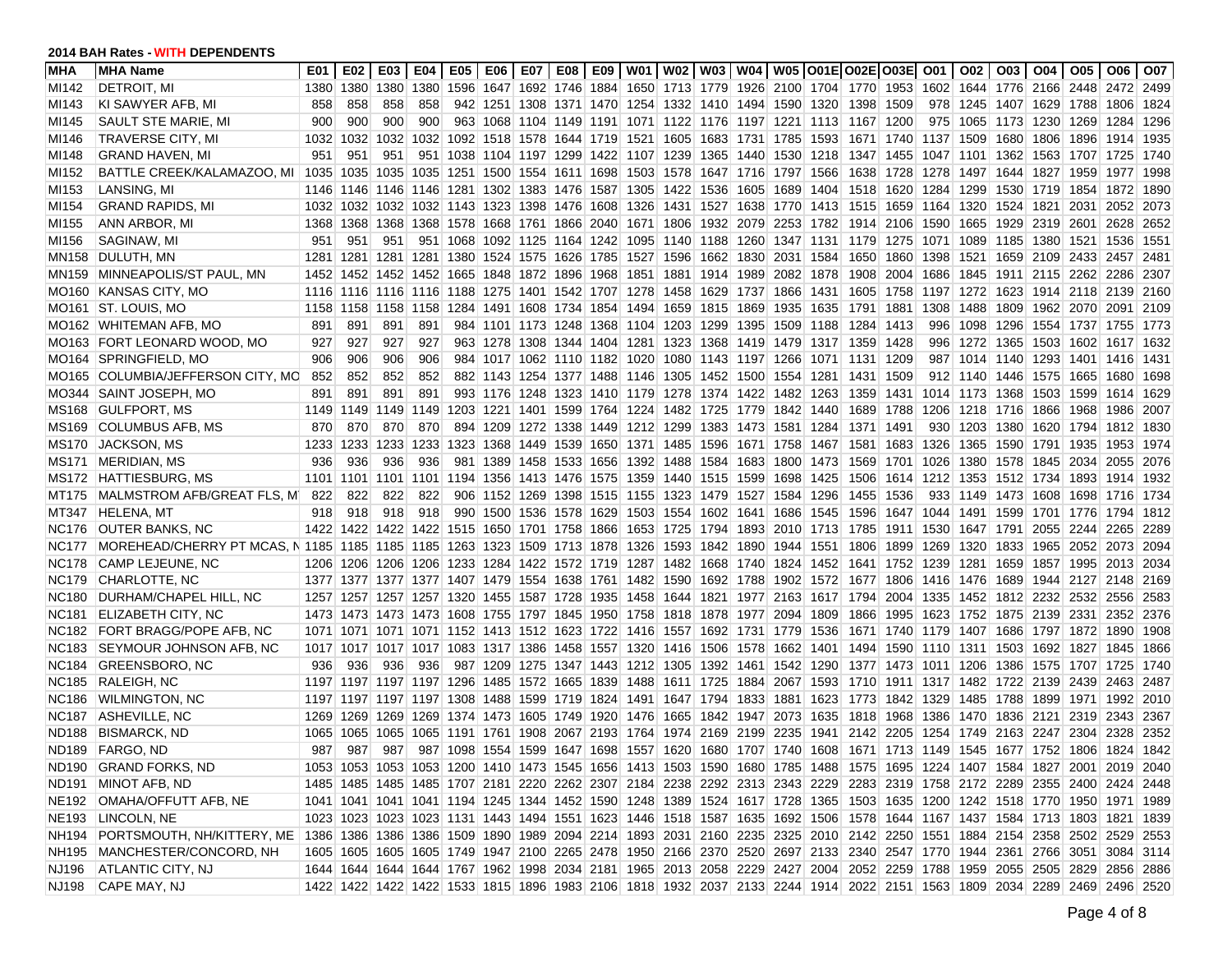| <b>MHA</b>        | <b>MHA Name</b>                                                                                                                                     | E01  |      |           |     |  |  |                                                                       |  |                                                                            |      | E02   E03   E04   E05   E06   E07   E08   E09   W01   W02   W03   W04   W05  O01E O02E O03E  O01   O02   O03   O04 |      |                |  |                                          | 005 006   |                                                                                                                         | O07    |
|-------------------|-----------------------------------------------------------------------------------------------------------------------------------------------------|------|------|-----------|-----|--|--|-----------------------------------------------------------------------|--|----------------------------------------------------------------------------|------|--------------------------------------------------------------------------------------------------------------------|------|----------------|--|------------------------------------------|-----------|-------------------------------------------------------------------------------------------------------------------------|--------|
| NJ200             | FORT MONMOUTH/EARLE NWS. N 2103 2103 2103 2103 2232 2562 2607 2655 2655 2655 2628 2688 2892 3138 2616 2676 2931 2268 2556 2685 3231 3627 3663 3699  |      |      |           |     |  |  |                                                                       |  |                                                                            |      |                                                                                                                    |      |                |  |                                          |           |                                                                                                                         |        |
| NJ201             | PERTH AMBOY, NJ                                                                                                                                     |      |      |           |     |  |  |                                                                       |  |                                                                            |      | 1815 1815 1815 1815 2016 2232 2370 2523 2787 2235 2433 2619 2850 3126 2403 2592 2892 2040 2226 2610 3231           |      |                |  |                                          | 3675 3711 |                                                                                                                         | 3747   |
| NJ202             | NORTHERN NEW JERSEY                                                                                                                                 | 1959 |      |           |     |  |  |                                                                       |  | 1959 1959 1959 2205 2643 2712 2790 2937 2646 2745 2838 2973 3132 2730      |      |                                                                                                                    |      |                |  | 2826 2997 2253 2634 2835 3195 3450 3486  |           |                                                                                                                         | 3519   |
| NJ203             | TRENTON, NJ                                                                                                                                         |      |      |           |     |  |  |                                                                       |  | 1602 1602 1602 1602 1719 2445 2640 2850 3108 2451 2727 2985 3153 3357 2682 |      |                                                                                                                    |      |                |  | 2946 3186 1797 2430 2973 3432 3759 3795  |           |                                                                                                                         | 3834   |
| NJ204             | JB MCGUIRE-DIX-LAKEHURST, N. 1686 1686 1686 1686 1773 2223 2253 2283 2385 2226 2265 2304 2415 2550 J                                                |      |      |           |     |  |  |                                                                       |  |                                                                            | 2259 |                                                                                                                    |      |                |  | 2298 2436 1821 2214 2301 2601 2820 2847  |           |                                                                                                                         | 2874   |
| NM205             | HOLLOMAN AFB/ALAMOGORDO.                                                                                                                            | 993  | 993  | 993       |     |  |  |                                                                       |  | 993 1062 1299 1347 1401 1494 1302 1371 1437 1515 1608 1359                 |      | 1425 1530 1089 1293 1434 1644 1794 1812                                                                            |      |                |  |                                          |           |                                                                                                                         | 1830   |
| NM206             | ALBUQUERQUE/KIRTLAND AFB, N 1188 1188 1188 1188 1341 1419 1470 1527 1593 1422 1494 1563 1602 1647 1482                                              |      |      |           |     |  |  |                                                                       |  |                                                                            |      | 1554                                                                                                               |      |                |  | 1608 1350 1416 1560 1665 1737 1755       |           |                                                                                                                         | 1773   |
| NM207             | CANNON AFB/CLOVIS, NM                                                                                                                               |      |      |           |     |  |  |                                                                       |  | 1047 1047 1047 1047 1221 1389 1467 1554 1665 1392 1503 1608 1686 1776 1485 |      | 1593 1698 1239 1386 1605 1809 1956 1977                                                                            |      |                |  |                                          |           |                                                                                                                         | 1995   |
| NM209             | WHITE SANDS MR/LAS CRUCES, 1095 1095 1095 1095 1209 1320 1395 1476 1554 1323 1428 1527 1563 1605 1410 1512 1569 1221 1317 1524 1623 1692 1707 1725  |      |      |           |     |  |  |                                                                       |  |                                                                            |      |                                                                                                                    |      |                |  |                                          |           |                                                                                                                         |        |
| NM210             | SANTA FE/LOS ALAMOS, NM                                                                                                                             |      |      |           |     |  |  |                                                                       |  | 1233 1233 1233 1233 1317 1677 1713 1749 1845 1680 1728 1776 1869 1983 1719 |      | 1767  1887  1356  1671  1773  2028  2211  2232                                                                     |      |                |  |                                          |           |                                                                                                                         | 2253   |
| NV211             | <b>FALLON NAS, NV</b>                                                                                                                               | 855  | 855  | 855       | 855 |  |  | 912 1107 1173 1245 1335 1110 1203 1293 1353 1425                      |  |                                                                            | 1188 | 1278                                                                                                               | 1365 |                |  | 933 1104 1287 1452 1566 1584             |           |                                                                                                                         | 1599   |
| NV212             | NELLIS AFB/LAS VEGAS, NV                                                                                                                            |      |      |           |     |  |  |                                                                       |  |                                                                            |      | 1167 1167 1167 1167 1278 1308 1356 1410 1509 1311 1377 1446 1533 1632 1368 1437 1548 1281 1305 1443 1671 1836 1854 |      |                |  |                                          |           |                                                                                                                         | 1872   |
| NV213             | <b>RENO/CARSON CITY, NV</b>                                                                                                                         | 1092 |      |           |     |  |  |                                                                       |  | 1092 1092 1092 1206 1284 1359 1440 1584 1287 1392 1494 1620 1767 1374      |      | 1479                                                                                                               |      |                |  | 1641  1215  1281  1491  1824  2064  2085 |           |                                                                                                                         | 2106   |
| NY215             | <b>BALLSTON SPA/ALBANY, NY</b>                                                                                                                      |      |      |           |     |  |  | 1602 1602 1602 1602 1887 1908 1935 1968 2091 1911 1947 1989 2130 2301 |  |                                                                            | 1941 |                                                                                                                    |      |                |  | 1983 2157 1890 1905 1986 2364 2637 2664  |           |                                                                                                                         | 2691   |
| NY216             | BUFFALO, NY                                                                                                                                         |      |      |           |     |  |  |                                                                       |  | 1356 1356 1356 1356 1623 1785 1836 1890 1974 1788 1857 1926 1992 2070      | 1845 |                                                                                                                    |      |                |  | 1914 2004 1641 1782 1923 2100 2226 2250  |           |                                                                                                                         | 2271   |
| NY217             | <b>WEST POINT, NY</b>                                                                                                                               | 2286 |      |           |     |  |  |                                                                       |  | 2286 2286 2286 2640 2832 2859 2886 3006 2835 2871 2907 3045 3210 2865      |      | 2901                                                                                                               |      |                |  | 3072 2661 2829 2904 3276 3543 3579       |           |                                                                                                                         | 3615   |
| NY218             | LONG ISLAND, NY                                                                                                                                     |      |      |           |     |  |  |                                                                       |  | 2436 2436 2436 2436 2697 2829 2919 3015 3165 2832 2958 3078 3198 3342      | 2937 | 3060                                                                                                               |      |                |  | 3219 2712 2826 3072 3396 3627 3663       |           |                                                                                                                         | 3699   |
| NY219             | <b>NEW YORK CITY, NY</b>                                                                                                                            |      |      |           |     |  |  | 3360 3360 3360 3360 3744 3780 3810 3843 4059 3783 3822 3867 4134 4449 |  |                                                                            | 3816 | 3861                                                                                                               |      |                |  | 4182 3750 3777 3864 4569 5079 5130       |           |                                                                                                                         | 5181   |
| NY221             | ROCHESTER, NY                                                                                                                                       |      |      |           |     |  |  | 1320 1320 1320 1320 1345 1677 1770 1875 2022 1680 1815 1941 2049 2181 |  |                                                                            | 1794 | 1923                                                                                                               |      |                |  | 2070 1560 1674 1935 2229 2439 2463       |           |                                                                                                                         | 2487   |
| NY222             | ROME/GRIFFISS AFB. NY                                                                                                                               | 1083 |      |           |     |  |  |                                                                       |  | 1083 1083 1083 1251 1386 1446 1509 1626 1389 1470 1551 1653 1773 1458      |      |                                                                                                                    |      |                |  | 1539 1671 1266 1383 1548 1821 2016 2037  |           |                                                                                                                         | 2055   |
| NY223             | <b>SYRACUSE, NY</b>                                                                                                                                 |      |      |           |     |  |  |                                                                       |  | 1080 1080 1080 1080 1164 1482 1632 1791 1962 1488 1698 1896 1986 2097 1665 |      | 1866                                                                                                               |      |                |  | 2004  1200  1476  1887  2139  2313  2337 |           |                                                                                                                         | 2361   |
| NY225             | FT. DRUM/WATERTOWN, NY                                                                                                                              |      |      |           |     |  |  | 1428 1428 1428 1428 1533 1662 1794 1941 2076 1665 1854 2034 2091 2160 |  |                                                                            | 1824 | 2007 2103 1548 1659 2028 2187 2298 2319                                                                            |      |                |  |                                          |           |                                                                                                                         | -2343  |
| NY349             | <b>WESTCHESTER COUNTY, NY</b>                                                                                                                       |      |      |           |     |  |  |                                                                       |  | 2400 2400 2400 2400 2739 3183 3261 3345 3561 3186 3294 3399 3621 3879 3279 |      | 3384                                                                                                               |      |                |  | 3660 2790 3174 3396 3981 4401 4446       |           |                                                                                                                         | 4488   |
| NY413             | <b>STATEN ISLAND, NY</b>                                                                                                                            |      |      |           |     |  |  | 2112 2112 2112 2112 2397 2706 2883 3078 3279 2712 2964 3201 3309 3438 |  |                                                                            | 2925 | 3165                                                                                                               |      |                |  | 3330 2433 2700 3192 3489 3696 3732       |           |                                                                                                                         | 3771   |
| OH <sub>227</sub> | AKRON, OH                                                                                                                                           |      |      |           |     |  |  | 1041 1041 1041 1041 1080 1218 1308 1404 1545 1221 1347 1467 1572 1698 |  |                                                                            |      | 1329 1449                                                                                                          |      |                |  | 1593 1095 1215 1461 1749 1953 1971       |           |                                                                                                                         | 1992   |
| OH <sub>228</sub> | CINCINNATI, OH                                                                                                                                      |      |      |           |     |  |  | 1239 1239 1239 1239 1377 1632 1734 1845 2013 1635 1779 1914 2052 2211 |  |                                                                            | 1758 | 1896                                                                                                               |      |                |  | 2076 1404 1629 1908 2274 2532 2556       |           |                                                                                                                         | 2583   |
| OH <sub>229</sub> | CLEVELAND, OH                                                                                                                                       |      |      |           |     |  |  |                                                                       |  | 1248 1248 1248 1248 1437 1545 1566 1593 1689 1548 1578 1611 1719 1851 1572 |      | 1605                                                                                                               |      |                |  | 1740 1449 1542 1608 1899 2112 2133       |           |                                                                                                                         | 2154   |
| OH230             | <b>COLUMBUS, OH</b>                                                                                                                                 |      |      |           |     |  |  |                                                                       |  | 1137 1137 1137 1137 1227 1368 1461 1563 1665 1371 1503 1629 1677 1737 1482 |      |                                                                                                                    |      |                |  | 1611 1686 1242 1365 1623 1758 1854 1872  |           |                                                                                                                         | 1890   |
| OH <sub>231</sub> | WRIGHT-PATTERSON AFB, OH                                                                                                                            |      |      |           |     |  |  |                                                                       |  | 1152 1152 1152 1152 1200 1401 1476 1560 1665 1404 1512 1614 1683 1764 1494 |      | 1599                                                                                                               |      |                |  | 1695 1221 1395 1608 1797 1929 1950       |           |                                                                                                                         | 1968   |
| OH232             | TOLEDO, OH                                                                                                                                          | 1026 |      |           |     |  |  |                                                                       |  | 1026 1026 1026 1083 1224 1284 1353 1443 1227 1311 1395 1461 1536 1299      |      | 1383                                                                                                               |      |                |  | 1470 1098 1221 1392 1566 1692 1710       |           |                                                                                                                         | 1725   |
| OH233             | YOUNGSTOWN, OH                                                                                                                                      | 912  | 912  | 912       |     |  |  |                                                                       |  | 912 1044 1161 1200 1245 1326 1164 1221 1275 1344 1425 1212                 |      | 1266                                                                                                               |      |                |  | 1356 1059 1158 1272 1458 1590 1605       |           |                                                                                                                         | 1623   |
| OK235             | ALTUS AFB, OK                                                                                                                                       | 819  | 819  | 819       | 819 |  |  |                                                                       |  |                                                                            |      | 945 1137 1158 1179 1254 1140 1167 1194 1275 1374 1161 1188 1290                                                    |      |                |  | 966 1131 1191 1413 1572 1587             |           |                                                                                                                         | ∣ 1602 |
| OK236             | VANCE AFB/ENID, OK                                                                                                                                  | 930  | 930  | 930       |     |  |  |                                                                       |  | 930 1062 1212 1305 1407 1566 1215 1347 1473 1602 1749                      | 1326 | 1455  1623  1080  1209  1470  1809  2049                                                                           |      |                |  |                                          |           | 2070                                                                                                                    | 2091   |
| OK237             | FORT SILL/LAWTON, OK                                                                                                                                | 1077 |      |           |     |  |  |                                                                       |  | 1077 1077 1077 1119 1281 1437 1605 1731 1284 1506 1713 1740 1770 1470      |      | 1683 1743 1137 1278 1704 1782 1830 1848                                                                            |      |                |  |                                          |           |                                                                                                                         | 1869   |
| OK239             | OKLAHOMA CITY, OK                                                                                                                                   | 990  | 990  | 990       | 990 |  |  | 1035 1287 1398 1518 1650 1290 1449 1596 1671 1761                     |  |                                                                            | 1422 | 1575                                                                                                               | 1686 |                |  | 1065 1284 1590 1794 1941 1959            |           |                                                                                                                         | 1980   |
|                   | OK240 TULSA, OK                                                                                                                                     | 1005 |      | 1005 1005 |     |  |  | 1005 1038 1308 1341 1380 1464 1311 1356 1404 1488 1590                |  |                                                                            |      | 1350 1395                                                                                                          |      |                |  | 1503 1068 1302 1401 1629 1794 1812       |           |                                                                                                                         | 1830   |
| OR241             | ASTORIA, OR                                                                                                                                         | 984  | 984  | 984       |     |  |  |                                                                       |  |                                                                            |      | 984 1080 1203 1323 1458 1596 1206 1380 1542 1614 1698 1350 1518 1626 1095 1200 1536 1731 1866 1887                 |      |                |  |                                          |           |                                                                                                                         | 1905   |
|                   | OR242 COOS BAY, OR                                                                                                                                  | 972  | 972  | 972       |     |  |  |                                                                       |  | 972 1014 1143 1308 1488 1638 1149 1383 1602 1650 1704 1347                 |      |                                                                                                                    |      |                |  | 1572 1659 1029 1140 1593 1725 1812 1830  |           |                                                                                                                         | 1848   |
|                   | OR243 PORTLAND, OR                                                                                                                                  | 1464 | 1464 |           |     |  |  | 1464 1464 1620 1764 1797 1830 1977 1767 1809 1854 2025 2232           |  |                                                                            | 1803 | 1845                                                                                                               |      | 2058 1635 1761 |  | 1851 2310 2640                           |           | 2667                                                                                                                    | 2694   |
|                   | OR244 SALEM, OR                                                                                                                                     | 927  | 927  | 927       |     |  |  |                                                                       |  |                                                                            |      |                                                                                                                    |      |                |  |                                          |           | 927 1053 1197 1290 1389 1494 1200 1329 1452 1509 1575 1308 1434 1518 1068 1194 1446 1602 1710 1725 1743                 |        |
|                   | OR245 CORVALLIS, OR                                                                                                                                 |      |      |           |     |  |  |                                                                       |  |                                                                            |      |                                                                                                                    |      |                |  |                                          |           | 1113 1113 1113 1113 1170 1572 1611 1653 1830 1575 1629 1683 1884 2124 1620 1674 1923 1212 1563 1680 2217 2607 2634 2658 |        |
|                   | OR246 EUGENE, OR                                                                                                                                    |      |      |           |     |  |  |                                                                       |  |                                                                            |      |                                                                                                                    |      |                |  |                                          |           | 1533 1533 1533 1533 1602 1662 1737 1818 1932 1665 1770 1872 1953 2049 1755 1857 1968 1608 1659 1869 2085 2241 2262 2286 |        |
|                   | OR373 KLAMATH FALLS, OR                                                                                                                             | 786  |      |           |     |  |  |                                                                       |  |                                                                            |      | 786 786 786 840 1023 1134 1254 1365 1026 1182 1332 1377 1431 1158 1308 1386                                        |      |                |  |                                          |           | 858 1020 1326 1449 1536 1551 1569                                                                                       |        |
|                   | PA247 CARLISLE BARRACKS, PA                                                                                                                         |      |      |           |     |  |  |                                                                       |  |                                                                            |      |                                                                                                                    |      |                |  |                                          |           | 1287 1287 1287 1287 1416 1665 1680 1701 1818 1668 1689 1716 1857 2028 1686 1710 1884 1443 1659 1713 2094 2373 2397 2421 |        |
| PA248             | PHILADELPHIA, PA/CAMDEN, NJ 1722 1722 1722 1722 1803 2166 2190 2217 2241 2169 2202 2235 2244 2256 2196 2229 2247 1842 2157 2232 2262 2280 2304 2325 |      |      |           |     |  |  |                                                                       |  |                                                                            |      |                                                                                                                    |      |                |  |                                          |           |                                                                                                                         |        |
| PA249             | <b>WILLOW GROVE, PA</b>                                                                                                                             |      |      |           |     |  |  |                                                                       |  |                                                                            |      |                                                                                                                    |      |                |  |                                          |           | 1803 1803 1803 1803 1965 2175 2262 2355 2442 2178 2301 2415 2451 2490 2280 2400 2457 1989 2172 2412 2505 2571 2598 2622 |        |
| PA250             | PITTSBURGH, PA                                                                                                                                      |      |      |           |     |  |  |                                                                       |  |                                                                            |      |                                                                                                                    |      |                |  |                                          |           | 1287 1287 1287 1287 1356 1944 2076 2217 2400 1950 2133 2307 2436 2589 2103 2280 2460 1419 1932 2298 2646 2892 2922 2952 |        |
|                   | PA252 STATE COLLEGE, PA                                                                                                                             |      |      |           |     |  |  |                                                                       |  |                                                                            |      |                                                                                                                    |      |                |  |                                          |           | 1242 1242 1242 1242 1302 1650 1689 1734 1827 1653 1710 1764 1848 1950 1701 1755 1863 1341 1641 1761 1989 2151 2172 2193 |        |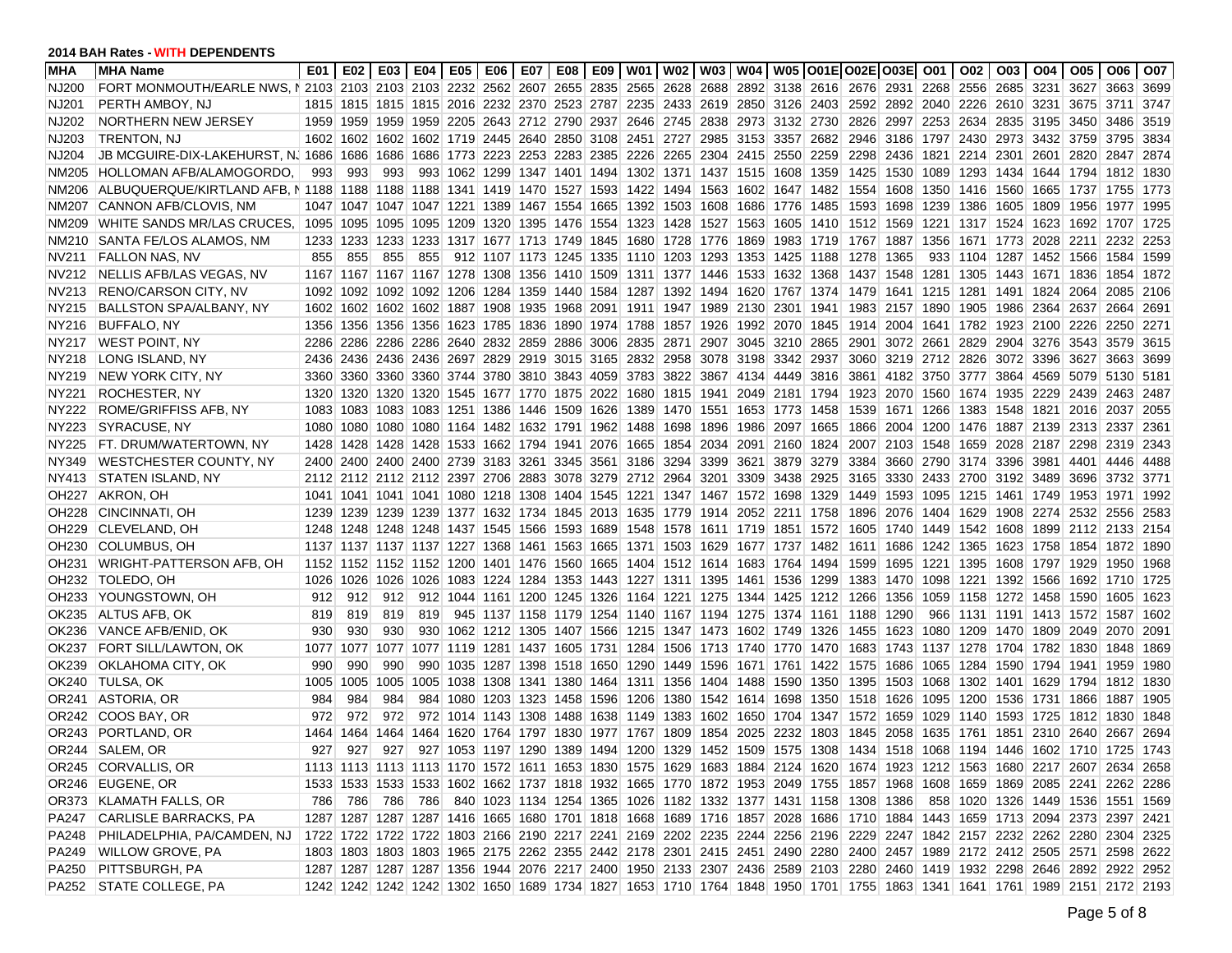| <b>MHA</b>        | <b>MHA Name</b>                                                                                                                                        | E01  | E02 |     | E03   E04      |     |     |               |     |                                                                            |                                                                                 |      | E05   E06   E07   E08   E09   W01   W02   W03   W04   W05  O01E O02E O03E  O01   O02                                    |           |           |      | 003   004   005   006                    |           | O07  |
|-------------------|--------------------------------------------------------------------------------------------------------------------------------------------------------|------|-----|-----|----------------|-----|-----|---------------|-----|----------------------------------------------------------------------------|---------------------------------------------------------------------------------|------|-------------------------------------------------------------------------------------------------------------------------|-----------|-----------|------|------------------------------------------|-----------|------|
| PA253             | ERIE, PA                                                                                                                                               |      |     |     |                |     |     |               |     |                                                                            |                                                                                 |      | 1086 1086 1086 1086 1203 1476 1557 1644 1746 1479 1593 1701 1764 1839 1575 1686 1776 1233 1470 1695 1869 1992 2010 2031 |           |           |      |                                          |           |      |
| PA254             | WILKES-BARRE/SCRANTON, PA                                                                                                                              |      |     |     |                |     |     |               |     |                                                                            |                                                                                 |      | 1146 1146 1146 1146 1230 1335 1371 1407 1518 1338 1386 1431 1551 1692 1377 1425 1572 1242 1332 1428 1746 1974 1992      |           |           |      |                                          |           | 2013 |
| PA255             | ALLENTOWN/BETHLEHEM, PA                                                                                                                                |      |     |     |                |     |     |               |     | 1368 1368 1368 1368 1491 1746 1800 1860 1911 1749 1824 1896 1917 1941      |                                                                                 | 1812 | 1887                                                                                                                    |           |           |      | 1920 1518 1743 1893 1950 1989 2007       |           | 2028 |
| PA383             | JOHNSTOWN, PA                                                                                                                                          | 852  | 852 | 852 | 852            | 921 | 942 | 981 1023 1098 | 945 | 999 1053 1116 1191                                                         |                                                                                 | 990  | 1044                                                                                                                    | 1128      | 924       | 939  | 1050 1221 1344 1359                      |           | 1371 |
| RI256             | NEWPORT, RI                                                                                                                                            |      |     |     |                |     |     |               |     | 1575 1575 1575 1575 1764 2181 2301 2430 2580 2184 2352 2511 2607 2721      |                                                                                 |      | 2325 2487 2625                                                                                                          |           |           |      | 1812 2172 2505 2763 2946 2976            |           | 3006 |
| RI257             | <b>PROVIDENCE, RI</b>                                                                                                                                  |      |     |     |                |     |     |               |     | 1623 1623 1623 1623 1722 1968 2046 2127 2235 1971 2079 2178 2256 2349      |                                                                                 |      | 2061 2163 2271 1749 1965 2175 2385 2532 2556                                                                            |           |           |      |                                          |           | 2583 |
| SC258             | BEAUFORT/PARRIS ISLAND, SC                                                                                                                             |      |     |     |                |     |     |               |     | 1242 1242 1242 1242 1299 1521 1632 1752 1875 1524 1680 1830 1893 1971      |                                                                                 | 1656 |                                                                                                                         |           |           |      | 1806 1905 1323 1515 1824 2001 2124 2145  |           | 2166 |
| SC <sub>259</sub> | <b>CHARLESTON, SC</b>                                                                                                                                  |      |     |     |                |     |     |               |     |                                                                            | 1359 1359 1359 1359 1470 1659 1788 1932 2073 1662 1848 2022 2091 2172 1818      |      |                                                                                                                         |           |           |      | 1995 2103 1491 1656 2013 2205 2337 2361  |           | 2385 |
| SC <sub>260</sub> | COLUMBIA/FORT JACKSON, SC                                                                                                                              |      |     |     |                |     |     |               |     |                                                                            | 1413 1413 1413 1413 1488 1764 1830 1902 2001 1767 1860 1947 2019 2106 1845      |      |                                                                                                                         |           |           |      | 1935 2034 1518 1758 1944 2139 2280 2304  |           | 2325 |
| SC <sub>261</sub> | <b>GREENVILLE, SC</b>                                                                                                                                  |      |     |     |                |     |     |               |     |                                                                            | 1047 1047 1047 1047 1071 1266 1326 1389 1524 1269 1353 1431 1557 1710 1338      |      | 1419 1581 1092 1263 1428 1767 2013 2031                                                                                 |           |           |      |                                          |           | 2052 |
| SC262             | <b>MYRTLE BEACH, SC</b>                                                                                                                                |      |     |     |                |     |     |               |     |                                                                            | 1125 1125 1125 1125 1191 1344 1437 1539 1668 1347 1479 1605 1695 1800           | 1458 |                                                                                                                         |           |           |      | 1587 1710 1209 1341 1599 1842 2013 2034  |           | 2052 |
| SC <sub>263</sub> | SUMTER/SHAW AFB, SC                                                                                                                                    |      |     |     |                |     |     |               |     |                                                                            | 1008 1008 1008 1008 1089 1221 1347 1482 1665 1224 1401 1569 1701 1854 1374      |      | 1545                                                                                                                    |           |           |      | 1725 1104 1218 1563 1914 2166 2187       |           | 2208 |
| SD264             | RAPID CITY/ELLSWORTH AFB, SE 1071 1071 1071 1071 1197 1359 1461 1572 1677 1362 1506 1644 1689 1743 1482                                                |      |     |     |                |     |     |               |     |                                                                            |                                                                                 |      | 1623                                                                                                                    |           |           |      | 1698 1215 1356 1638 1764 1854 1872       |           | 1890 |
| SD <sub>265</sub> | SIOUX FALLS, SD                                                                                                                                        | 996  | 996 | 996 |                |     |     |               |     | 996 1101 1296 1323 1353 1416 1299 1335 1374 1434 1506                      |                                                                                 | 1329 | 1368                                                                                                                    |           |           |      | 1443 1122 1293 1371 1533 1650 1665       |           | 1683 |
| <b>TN266</b>      | CHATTANOOGA, TN                                                                                                                                        |      |     |     |                |     |     |               |     | 1176 1176 1176 1176 1269 1305 1416 1536 1722 1308 1464 1614 1764 1938      |                                                                                 | 1440 |                                                                                                                         |           |           |      | 1590 1791 1275 1302 1608 2007 2292 2316  |           | 2340 |
| <b>TN267</b>      | <b>KNOXVILLE, TN</b>                                                                                                                                   |      |     |     |                |     |     |               |     | 1161 1161 1161 1161 1227 1455 1512 1572 1647 1458 1536 1611 1662 1719      |                                                                                 | 1524 | 1602                                                                                                                    | 1671 1254 |           | 1449 | 1608 1740 1833 1851                      |           | 1872 |
| TN268             | MEMPHIS, TN                                                                                                                                            |      |     |     |                |     |     |               |     |                                                                            | 1308 1308 1308 1308 1422 1545 1563 1584 1662 1548 1572 1599 1686 1788 1566      |      |                                                                                                                         |           |           |      | 1593 1701 1434 1542 1596 1830 1998 2016  |           | 2037 |
| TN269             | NASHVILLE, TN                                                                                                                                          | 1434 |     |     |                |     |     |               |     |                                                                            | 1434 1434 1434 1644 1764 1773 1782 1830 1767 1779 1791 1848 1920 1776           |      | 1785                                                                                                                    |           |           |      | 1857  1656  1761  1788  1950  2067  2088 |           | 2109 |
| <b>TN353</b>      | JOHNSON CITY/KINGSPORT. TN                                                                                                                             | 855  | 855 | 855 | 855            |     |     |               |     |                                                                            | 897 1059 1128 1206 1338 1062 1161 1254 1371 1506 1146 1239                      |      |                                                                                                                         | 1392      |           |      | 915 1056 1251 1560 1779 1797 1815        |           |      |
| <b>TX270</b>      | ABILENE/DYESS AFB, TX                                                                                                                                  |      |     |     |                |     |     |               |     |                                                                            |                                                                                 |      | 1023 1023 1023 1023 1107 1266 1386 1512 1671 1269 1437 1593 1701 1827 1410 1572 1719 1125 1263 1587 1875 2076 2097 2118 |           |           |      |                                          |           |      |
| TX272             | AUSTIN, TX                                                                                                                                             |      |     |     |                |     |     |               |     |                                                                            |                                                                                 |      | 1446 1446 1446 1446 1617 1956 1974 1992 2019 1959 1980 2007 2025 2046 1977 2001 2028 1656 1947 2004 2055 2094 2115      |           |           |      |                                          |           | 2136 |
| <b>TX273</b>      | <b>BEAUMONT, TX</b>                                                                                                                                    |      |     |     |                |     |     |               |     |                                                                            | 1350 1350 1350 1350 1488 1665 1728 1797 2049 1668 1758 1842 2130 2469 1743      |      |                                                                                                                         |           |           |      | 1830 2181 1509 1662 1839 2601 3150 3180  |           | 3213 |
| <b>TX274</b>      | <b>COLLEGE STATION, TX</b>                                                                                                                             |      |     |     |                |     |     |               |     | 1047 1047 1047 1047 1191 1386 1425 1467 1581 1389 1443 1494 1614 1758      |                                                                                 | 1434 | 1485                                                                                                                    |           |           |      | 1638 1212 1383 1491 1815 2046 2067       |           | 2088 |
| TX275             | <b>CORPUS CHRISTI, TX</b>                                                                                                                              | 1341 |     |     |                |     |     |               |     | 1341 1341 1341 1467 1905 1929 1953 2064 1908 1938 1971 2100 2259           |                                                                                 | 1932 |                                                                                                                         |           |           |      | 1965 2124 1515 1896 1968 2319 2574 2598  |           | 2625 |
| <b>TX277</b>      | DALLAS, TX                                                                                                                                             | 1599 |     |     |                |     |     |               |     | 1599 1599 1599 1749 1929 1980 2037 2127 1932 2004 2073 2148 2238           |                                                                                 |      | 1992 2061 2163 1767 1926 2070 2274 2421 2445                                                                            |           |           |      |                                          |           | 2469 |
| <b>TX278</b>      | LAUGHLIN AFB/DEL RIO, TX                                                                                                                               | 936  | 936 | 936 |                |     |     |               |     | 936 1008 1548 1611 1680 1809 1551 1641 1725 1842 1980                      |                                                                                 |      | 1626 1713 1863 1068 1536 1722 2034 2256 2280                                                                            |           |           |      |                                          |           | 2301 |
| <b>TX279</b>      | <b>EL PASO, TX</b>                                                                                                                                     | 1200 |     |     |                |     |     |               |     |                                                                            | 1200 1200 1200 1260 1527 1557 1590 1692 1530 1569 1611 1722 1851 1563           |      |                                                                                                                         |           |           |      | 1605 1743 1287 1521 1608 1902 2112 2133  |           | 2154 |
| TX281             | <b>BROWNSVILLE, TX</b>                                                                                                                                 |      |     |     |                |     |     |               |     | 1161 1161 1161 1161 1302 1866 1932 2004 2082 1869 1962 2052 2091 2139      |                                                                                 | 1947 |                                                                                                                         |           |           |      | 2037 2100 1365 1854 2046 2157 2235 2259  |           | 2280 |
| TX282             | <b>HOUSTON, TX</b>                                                                                                                                     |      |     |     |                |     |     |               |     | 1512 1512 1512 1512 1701 1896 1938 1986 2097 1899 1959 2016 2127 2259      |                                                                                 | 1947 |                                                                                                                         |           |           |      | 2007 2148 1722 1893 2013 2307 2520 2547  |           | 2571 |
| TX283             | LUBBOCK, TX                                                                                                                                            |      |     |     |                |     |     |               |     | 1092 1092 1092 1092 1107 1320 1377 1437 1593 1323 1401 1476 1638 1833      |                                                                                 | 1389 | 1464                                                                                                                    |           |           |      | 1668 1131 1317 1473 1905 2217 2241       |           | 2262 |
| TX284             | GOODFELLOW AFB, TX                                                                                                                                     |      |     |     |                |     |     |               |     | 1047 1047 1047 1047 1047 1137 1356 1443 1533 1638 1359 1479 1593 1656 1731 |                                                                                 |      | 1461  1575                                                                                                              |           |           |      | 1668 1161 1353 1587 1761 1881 1899       |           | 1920 |
| TX285             | SAN ANTONIO, TX                                                                                                                                        |      |     |     |                |     |     |               |     | 1383 1383 1383 1383 1560 1593 1602 1614 1695 1596 1608 1626 1722 1839      |                                                                                 | 1605 |                                                                                                                         |           |           |      | 1620 1740 1563 1590 1623 1881 2070 2091  |           | 2112 |
| TX286             | FORT HOOD, TX                                                                                                                                          |      |     |     |                |     |     |               |     |                                                                            | 1167 1167 1167 1167 1179 1287 1395 1512 1635 1290 1443 1587 1653 1731 1419      |      | 1566                                                                                                                    |           |           |      | 1665 1191 1284 1581 1758 1884 1902       |           | 1923 |
| TX288             | WICHITA FLS/SHEPPARD AFB, TX 1038 1038 1038 1038 1143 1188 1377 1587 1755 1191 1464 1719 1770 1827 1419                                                |      |     |     |                |     |     |               |     |                                                                            |                                                                                 |      |                                                                                                                         |           |           |      | 1683 1779 1149 1185 1710 1848 1944 1962  |           | 1983 |
| TX356             | FORT WORTH, TX                                                                                                                                         |      |     |     |                |     |     |               |     |                                                                            | 1431 1431 1431 1431 1623 1734 1773 1818 1869 1737 1791 1848 1878 1920 1782      |      | 1839                                                                                                                    |           |           |      | 1887 1635 1731 1845 1935 1998 2019       |           | 2037 |
| <b>TX415</b>      | WACO, TX                                                                                                                                               | 993  | 993 | 993 |                |     |     |               |     |                                                                            | 993 1092 1290 1419 1557 1701 1293 1476 1647 1722 1812 1446                      |      | 1620                                                                                                                    |           |           |      | 1737 1116 1284 1638 1848 1995 2013       |           | 2034 |
| UT291             | OGDEN/HILL AFB, UT                                                                                                                                     | 1056 |     |     |                |     |     |               |     |                                                                            | 1056 1056 1056 1107 1263 1341 1422 1491 1266 1374 1476 1497 1518 1356           |      | 1461                                                                                                                    |           |           |      | 1500 1125 1260 1473 1527 1566 1581       |           | 1596 |
| UT292             | SALT LAKE CITY, UT                                                                                                                                     | 1254 |     |     |                |     |     |               |     |                                                                            | 1254 1254 1254 1413 1512 1545 1584 1638 1515 1560 1608 1650 1701 1554           |      | 1599                                                                                                                    |           | 1659 1425 | 1509 | 1605 1722                                | 1806 1824 | 1842 |
| UT357             | PROVO, UT                                                                                                                                              | 1026 |     |     | 1026 1026 1026 |     |     |               |     |                                                                            | 1071 1221 1305 1395 1491 1224 1344 1455 1506 1566                               | 1323 | 1437                                                                                                                    |           | 1515 1089 |      | 1218 1449 1590                           | 1686 1704 | 1719 |
| VA295             | CHARLOTTESVILLE, VA                                                                                                                                    |      |     |     |                |     |     |               |     |                                                                            | 1395 1395 1395 1395 1530 1704 1773 1851 1974 1707 1806 1899 2004 2130 1791 1884 |      |                                                                                                                         |           |           |      | 2022 1551 1701 1893 2178 2379 2403 2427  |           |      |
|                   | VA296 QUANTICO/WOODBRIDGE, VA                                                                                                                          |      |     |     |                |     |     |               |     |                                                                            |                                                                                 |      | 1737 1737 1737 1737 1812 2130 2148 2166 2259 2133 2154 2181 2289 2415 2151 2175 2307 1845 2124 2178 2466 2673 2700 2727 |           |           |      |                                          |           |      |
|                   | VA297 HAMPTON/NEWPORT NEWS, VA 1374 1374 1374 1374 1443 1647 1743 1845 1980 1650 1785 1911 2007 2124 1764 1893 2025 1464 1644 1905 2169 2355 2379 2403 |      |     |     |                |     |     |               |     |                                                                            |                                                                                 |      |                                                                                                                         |           |           |      |                                          |           |      |
| VA298             | NORFOLK/PORTSMOUTH, VA                                                                                                                                 |      |     |     |                |     |     |               |     |                                                                            |                                                                                 |      | 1380 1380 1380 1380 1497 1770 1815 1863 1974 1773 1833 1896 2004 2130 1824 1884 2022 1527 1764 1893 2181 2388 2412 2436 |           |           |      |                                          |           |      |
| VA301             | <b>RICHMOND/FORT LEE, VA</b>                                                                                                                           |      |     |     |                |     |     |               |     |                                                                            |                                                                                 |      | 1308 1308 1308 1308 1377 1545 1611 1683 1785 1548 1641 1728 1806 1899 1626 1716 1821 1395 1542 1725 1935 2082 2103 2124 |           |           |      |                                          |           |      |
| VA302             | WARRENTON, VA                                                                                                                                          |      |     |     |                |     |     |               |     |                                                                            |                                                                                 |      | 1884 1884 1884 1884 2058 2538 2562 2589 2616 2541 2574 2607 2619 2634 2568 2601 2622 2112 2529 2604 2640 2667 2694 2718 |           |           |      |                                          |           |      |
| VA303             | LEXINGTON, VA                                                                                                                                          |      |     |     |                |     |     |               |     |                                                                            |                                                                                 |      | 1107 1107 1107 1107 1109 1332 1368 1410 1524 1335 1386 1437 1554 1695 1377 1431 1575 1194 1329 1434 1746 1971 1992 2010 |           |           |      |                                          |           |      |
| VA362             | ROANOKE, VA                                                                                                                                            |      |     |     |                |     |     |               |     |                                                                            |                                                                                 |      | 1032 1032 1032 1132 1133 1341 1389 1443 1524 1344 1410 1476 1542 1620 1401 1467 1554 1137 1335 1473 1650 1776 1794 1812 |           |           |      |                                          |           |      |
|                   | VA368 DAHLGREN/FORT AP HILL, VA                                                                                                                        |      |     |     |                |     |     |               |     |                                                                            |                                                                                 |      | 1413 1413 1413 1413 1527 1860 1881 1905 2022 1863 1890 1920 2061 2226 1887 1914 2085 1563 1854 1917 2289 2559 2583 2610 |           |           |      |                                          |           |      |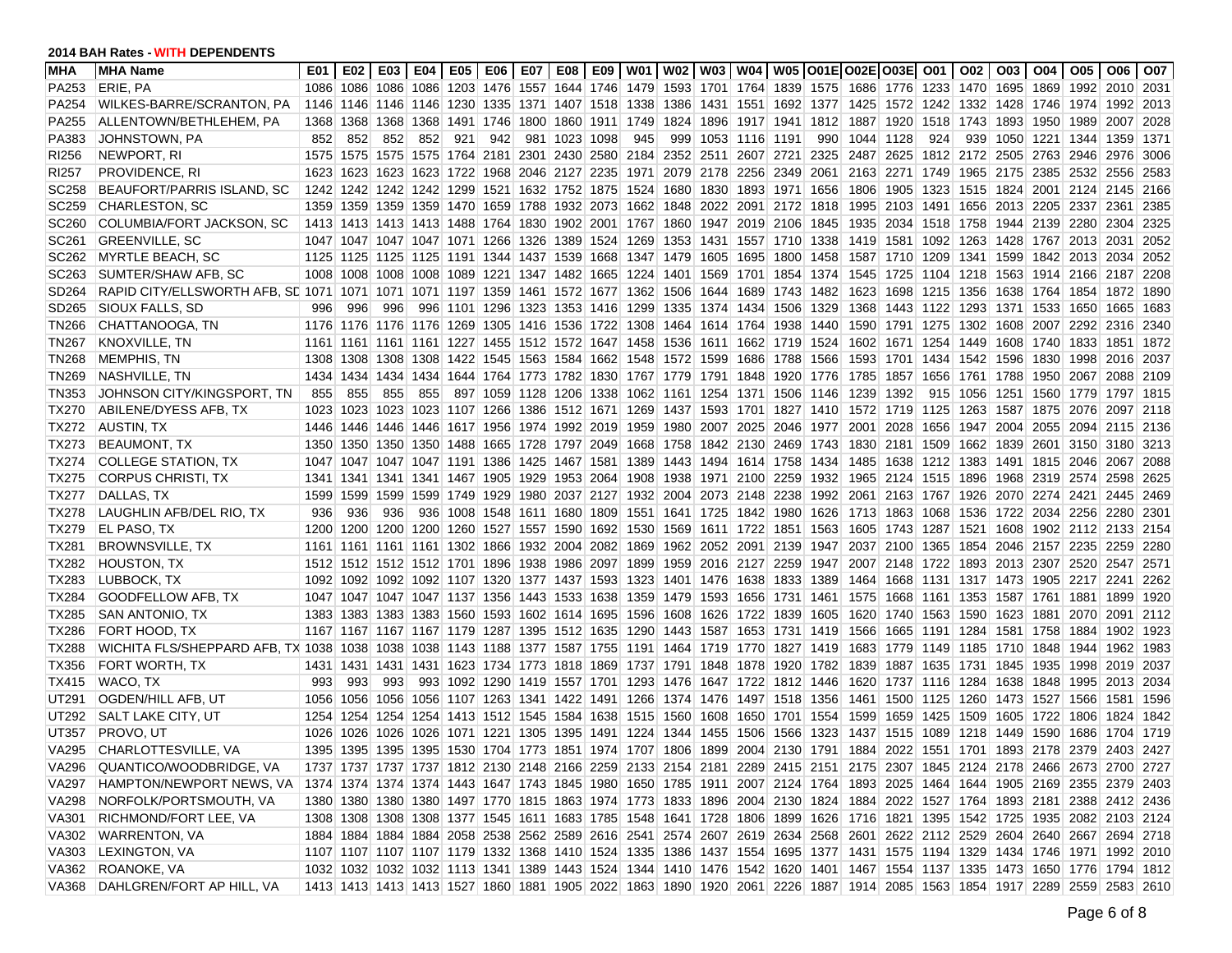| <b>MHA</b> | <b>MHA Name</b>              | E01  |                                                                       |     |                |  |  |                                                                  |  | E02   E03   E04   E05   E06   E07   E08   E09   W01   W02   W03   W04   W05  O01E O02E O03E  O01   O02                  |      |                                                              |                     |  | 003   004   005   006                                 |      | l O07  |
|------------|------------------------------|------|-----------------------------------------------------------------------|-----|----------------|--|--|------------------------------------------------------------------|--|-------------------------------------------------------------------------------------------------------------------------|------|--------------------------------------------------------------|---------------------|--|-------------------------------------------------------|------|--------|
| VT305      | <b>BURLINGTON, VT</b>        |      |                                                                       |     |                |  |  |                                                                  |  | 1833 1833 1833 1833 1929 2217 2247 2280 2400 2220 2262 2304 2439 2601 2253 2295 2463 1962 2211 2301 2661 2922 2952      |      |                                                              |                     |  |                                                       |      | 2982   |
| WA306      | <b>BREMERTON, WA</b>         |      |                                                                       |     |                |  |  |                                                                  |  | 1134 1134 1134 1134 1212 1269 1434 1614 1779 1272 1509 1731 1797 1875 1473 1698 1809 1218 1266 1722 1905 2028 2049      |      |                                                              |                     |  |                                                       |      | 2070   |
| WA307      | EVERETT, WA                  | 1473 |                                                                       |     |                |  |  |                                                                  |  | 1473 1473 1473 1599 1638 1767 1911 2055 1641 1827 2004 2073 2154 1797 1977                                              |      |                                                              |                     |  | 2085 1602 1635 1995 2187 2319 2343                    |      | 2367   |
| WA308      | <b>PORT ANGELES, WA</b>      | 996  | 996                                                                   | 996 | 996            |  |  |                                                                  |  | 1125 1365 1434 1509 1584 1368 1467 1557 1593 1635 1449                                                                  |      | 1545                                                         |                     |  | 1599 1152 1362 1554 1653 1722 1737                    |      | 1755   |
|            | WA309 SEATTLE, WA            | 1695 |                                                                       |     |                |  |  |                                                                  |  | 1695 1695 1695 1821 2055 2115 2184 2373 2058 2145 2226 2430 2670 2130                                                   |      |                                                              |                     |  | 2214 2466 1848 2049 2223 2760 3147 3177               |      | 3210   |
| WA310      | SPOKANE, WA                  | 1053 |                                                                       |     |                |  |  |                                                                  |  | 1053 1053 1053 1140 1266 1374 1494 1593 1269 1425 1569 1602 1641 1398 1548 1608 1155 1263 1563 1656 1719 1734           |      |                                                              |                     |  |                                                       |      | 1752   |
|            | WA311   TACOMA, WA           |      |                                                                       |     |                |  |  |                                                                  |  | 1374 1374 1374 1374 1473 1596 1695 1800 1920 1599 1737 1869 1941 2025 1716 1851 1953 1485 1593 1863 2058 2196 2217      |      |                                                              |                     |  |                                                       |      | 2238   |
|            | WA312 WHIDBEY ISLAND, WA     | 1035 |                                                                       |     |                |  |  |                                                                  |  | 1035 1035 1035 1110 1392 1476 1569 1659 1395 1515 1626 1671 1725 1494 1611 1680 1143 1386 1623 1743 1830 1848           |      |                                                              |                     |  |                                                       |      | 1866   |
|            | WA313 YAKIMA, WA             | 1029 |                                                                       |     |                |  |  |                                                                  |  | 1029 1029 1029 1080 1293 1428 1572 1716 1299 1488 1665 1734 1815 1458 1641 1746 1104 1290 1659 1845 1974 1995           |      |                                                              |                     |  |                                                       |      | 2016   |
| WI316      | <b>MADISON, WI</b>           | 1368 |                                                                       |     |                |  |  | 1368 1368 1368 1587 1749 1863 1986 2151 1752 1914 2067 2184 2322 |  |                                                                                                                         | 1887 |                                                              |                     |  | 2043 2205 1605 1746 2061 2376 2601 2625               |      | 2652   |
| WI317      | MILWAUKEE, WI                | 1518 |                                                                       |     |                |  |  | 1518 1518 1518 1692 1809 1821 1839 1986 1812 1830 1851 2037 2259 |  |                                                                                                                         |      | 1824 1845 2070 1707 1806 1848 2346 2703 2730                 |                     |  |                                                       |      | 2757   |
| WI318      | SPARTA/FORT MCCOY, WI        | 1011 |                                                                       |     | 1011 1011 1011 |  |  | 1032 1230 1290 1356 1446 1233 1317 1398 1461 1539                |  |                                                                                                                         | 1305 | 1386   1473   1056   1227   1395   1566   1689   1707   1725 |                     |  |                                                       |      |        |
| WI359      | <b>STEVENS POINT, WI</b>     | 900  | 900                                                                   | 900 | 900            |  |  | 966 1062 1086 1110 1173 1065 1095 1131 1191 1263                 |  |                                                                                                                         |      | 1089 1122 1200                                               |                     |  | 975 1059 1128 1290 1407 1422                          |      | 1437   |
| WV320      | <b>MORGANTOWN, WV</b>        | 1098 |                                                                       |     |                |  |  |                                                                  |  | 1098 1098 1098 1155 1656 1752 1860 2046 1659 1797 1926 2094 2289 1776 1908 2124 1212 1647 1920 2364 2682 2709           |      |                                                              |                     |  |                                                       |      | 2736   |
|            | WV322 HUNTINGTON, WV         |      |                                                                       |     |                |  |  |                                                                  |  | 1137 1137 1137 1137 1146 1389 1413 1437 1524 1392 1422 1455 1551 1668                                                   |      | 1416 1449                                                    |                     |  | 1569  1173  1383  1452  1713  1902  1920              |      | 1941   |
|            | WV323 CHARLESTON, WV         | 1035 |                                                                       |     | 1035 1035 1035 |  |  | 1089 1197 1272 1356 1491 1200 1308 1410 1521 1656                |  |                                                                                                                         | 1290 |                                                              |                     |  | 1395   1542   1101   1194   1404   1707   1923   1941 |      | 1962   |
| WV454      | MARTINSBURG, WV              | 1092 |                                                                       |     |                |  |  |                                                                  |  | 1092 1092 1092 1164 1407 1521 1647 1782 1410 1572 1728 1803 1893 1548 1704 1815 1191 1401 1722 1926 2070                |      |                                                              |                     |  |                                                       | 2091 | 2112   |
| WY324      | CHEYENNE, WY                 | 954  | 954                                                                   | 954 | 954            |  |  |                                                                  |  | 1035 1491 1539 1590 1656 1494 1560 1623 1671 1728 1548 1614 1680                                                        |      |                                                              |                     |  | 1086 1482 1620 1749 1842 1860                         |      | 1878   |
| ZZ510      | COUNTY COST GROUP 510        | 867  | 867                                                                   | 867 | 867            |  |  |                                                                  |  | 942 1092 1149 1212 1293 1095 1176 1251 1311 1383 1161 1239 1323                                                         |      |                                                              |                     |  | 960 1089 1248 1410 1527 1542                          |      | 1557   |
| ZZ520      | COUNTY COST GROUP 520        | 885  | 885                                                                   | 885 | 885            |  |  |                                                                  |  | 960 1113 1170 1233 1317 1116 1197 1272 1335 1407 1182 1263 1347                                                         |      |                                                              |                     |  | 978 1110 1269 1437 1554 1572                          |      | ∣ 1587 |
| ZZ530      | COUNTY COST GROUP 530        | 903  | 903                                                                   | 903 | 903            |  |  |                                                                  |  | 978 1134 1191 1257 1341 1137 1218 1296 1359 1434 1206                                                                   |      | 1284                                                         | 1371                |  | 996 1131 1293 1461 1584 1599                          |      | 1614   |
| ZZ540      | COUNTY COST GROUP 540        | 918  | 918                                                                   | 918 | 918            |  |  |                                                                  |  | 999 1155 1215 1278 1365 1158 1239 1320 1383 1458 1227 1308                                                              |      |                                                              |                     |  | 1395   1014   1152   1317   1488   1611   1626        |      | 1644   |
| ZZ550      | COUNTY COST GROUP 550        | 936  | 936                                                                   | 936 | 936            |  |  | 1017 1176 1236 1302 1389 1179 1263 1341 1407 1485                |  |                                                                                                                         | 1248 | 1329                                                         | 1419 1035 1173      |  | 1338 1515 1638                                        | 1656 | 1671   |
| ZZ560      | COUNTY COST GROUP 560        | 954  | 954                                                                   | 954 | 954            |  |  | 1035 1197 1257 1323 1413 1200 1284 1365 1431 1509                |  |                                                                                                                         | 1269 | 1353 1443 1053 1194 1362 1539 1665 1683                      |                     |  |                                                       |      | 1698   |
| ZZ570      | COUNTY COST GROUP 570        | 969  | 969                                                                   | 969 | 969            |  |  | 1053 1218 1278 1344 1437 1221 1305 1389 1455 1536                |  |                                                                                                                         | 1293 |                                                              |                     |  | 1377   1467   1071   1215   1386   1566   1695   1710 |      | 1728   |
| ZZ580      | COUNTY COST GROUP 580        | 987  | 987                                                                   | 987 | 987            |  |  | 1071 1239 1299 1368 1461 1242 1329 1410 1479 1560                |  |                                                                                                                         |      | 1314 1398 1491 1089 1236 1407 1590 1722 1740                 |                     |  |                                                       |      | 1755   |
| ZZ590      | <b>COUNTY COST GROUP 590</b> | 1005 |                                                                       |     | 1005 1005 1005 |  |  |                                                                  |  | 1089 1260 1323 1389 1485 1263 1350 1434 1503 1587 1335 1422 1515 1110 1257 1431 1617 1749 1767 1785                     |      |                                                              |                     |  |                                                       |      |        |
| ZZ600      | COUNTY COST GROUP 600        | 1020 |                                                                       |     |                |  |  |                                                                  |  | 1020 1020 1020 1107 1278 1344 1413 1509 1281 1371 1458 1527 1611 1356 1446 1539 1128 1275 1452 1644 1779 1797           |      |                                                              |                     |  |                                                       |      | 1815   |
| ZZ610      | COUNTY COST GROUP 610        | 1038 |                                                                       |     |                |  |  | 1038 1038 1038 1128 1299 1365 1434 1533 1302 1395 1479 1551 1635 |  |                                                                                                                         |      | 1380 1467 1566 1146 1296 1476 1668 1806 1824                 |                     |  |                                                       |      | 1842   |
| ZZ620      | COUNTY COST GROUP 620        |      |                                                                       |     |                |  |  |                                                                  |  | 1056 1056 1056 1056 1146 1320 1386 1458 1557 1323 1416 1503 1575 1662 1401 1491 1590 1164 1317 1500 1695 1833 1851      |      |                                                              |                     |  |                                                       |      | 1872   |
| ZZ630      | COUNTY COST GROUP 630        |      |                                                                       |     |                |  |  |                                                                  |  | 1071 1071 1071 1071 1164 1341 1407 1479 1581 1344 1437 1527 1599 1686 1422 1512 1614 1185 1338 1521 1719 1860 1881      |      |                                                              |                     |  |                                                       |      | 1899   |
| ZZ640      | COUNTY COST GROUP 640        |      |                                                                       |     |                |  |  |                                                                  |  | 1089 1089 1089 1089 1182 1362 1431 1503 1602 1365 1461 1548 1623 1713 1446 1536 1638 1203 1359 1545 1746 1890 1908      |      |                                                              |                     |  |                                                       |      | 1926   |
| ZZ650      | COUNTY COST GROUP 650        |      |                                                                       |     |                |  |  |                                                                  |  | 1107 1107 1107 1107 1200 1383 1452 1524 1626 1386 1482 1572 1647 1737 1467                                              |      | 1560 1662 1221 1380                                          |                     |  | 1569   1773   1917   1935                             |      | 1956   |
| ZZ660      | COUNTY COST GROUP 660        |      |                                                                       |     |                |  |  |                                                                  |  | 1122 1122 1122 1122 1218 1404 1473 1548 1650 1407 1503 1596 1671 1764 1488                                              |      |                                                              |                     |  | 1581 1686 1239 1401 1590 1797 1944 1965               |      | 1983   |
| ZZ670      | COUNTY COST GROUP 670        |      |                                                                       |     |                |  |  |                                                                  |  | 1140 1140 1140 1140 1239 1425 1494 1569 1674 1428 1524 1617 1695 1788 1509                                              |      |                                                              |                     |  | 1605 1710 1260 1422 1614 1824 1974 1992               |      | 2013   |
| ZZ680      | COUNTY COST GROUP 680        |      |                                                                       |     |                |  |  |                                                                  |  | 1158 1158 1158 1158 1257 1446 1515 1593 1698 1449 1548 1641 1719 1815 1533                                              |      | 1626                                                         |                     |  | 1734  1278  1443  1638  1851  2001  2022              |      | 2040   |
| ZZ690      | COUNTY COST GROUP 690        |      | 1173 1173 1173 1173 1275 1467 1536 1614 1722 1470 1569 1665 1743 1839 |     |                |  |  |                                                                  |  |                                                                                                                         | 1554 |                                                              | 1650 1758 1296 1461 |  | 1659 1875 2028 2049                                   |      | 2070   |
| ZZ700      | COUNTY COST GROUP 700        |      |                                                                       |     |                |  |  |                                                                  |  | 1191 1191 1191 1191 1293 1488 1560 1638 1746 1491 1590 1686 1767 1863                                                   | 1575 | 1674                                                         |                     |  | 1782  1314  1482  1683  1902  2055  2076              |      | 2097   |
| ZZ710      | COUNTY COST GROUP 710        |      | 1209 1209 1209 1209 1311 1509 1581 1659 1770 1512 1614 1710 1791 1890 |     |                |  |  |                                                                  |  |                                                                                                                         | 1596 |                                                              |                     |  | 1695 1806 1335 1503 1707 1926 2085 2106               |      | 2127   |
| ZZ720      | COUNTY COST GROUP 720        |      |                                                                       |     |                |  |  |                                                                  |  | 1224 1224 1224 1224 1329 1530 1602 1683 1794 1533 1635 1734 1815 1914 1620 1719 1833 1353 1524 1728 1953 2112 2133 2154 |      |                                                              |                     |  |                                                       |      |        |
| ZZ730      | COUNTY COST GROUP 730        |      |                                                                       |     |                |  |  |                                                                  |  | 1242 1242 1242 1242 1350 1548 1623 1704 1818 1551 1656 1755 1839 1941 1641 1743 1857 1371 1545 1752 1980 2139 2160 2184 |      |                                                              |                     |  |                                                       |      |        |
| ZZ740      | COUNTY COST GROUP 740        |      |                                                                       |     |                |  |  |                                                                  |  | 1260 1260 1260 1260 1368 1569 1644 1728 1842 1572 1680 1779 1866 1965 1662 1764 1881 1389 1566 1776 2004 2169 2190 2211 |      |                                                              |                     |  |                                                       |      |        |
| ZZ750      | COUNTY COST GROUP 750        |      |                                                                       |     |                |  |  |                                                                  |  | 1275 1275 1275 1275 1386 1590 1668 1749 1866 1593 1701 1803 1890 1992 1683 1788 1905 1410 1587 1797 2031 2196 2217 2241 |      |                                                              |                     |  |                                                       |      |        |
| ZZ760      | COUNTY COST GROUP 760        |      |                                                                       |     |                |  |  |                                                                  |  | 1293 1293 1293 1293 1404 1611 1689 1773 1890 1614 1722 1824 1914 2016 1707 1809 1929 1428 1608 1821 2055 2223 2247 2268 |      |                                                              |                     |  |                                                       |      |        |
| ZZ770      | COUNTY COST GROUP 770        |      |                                                                       |     |                |  |  |                                                                  |  | 1311 1311 1311 1311 1422 1632 1710 1794 1911 1635 1743 1848 1938 2040 1728 1833 1953 1446 1629 1845 2082 2250 2274 2295 |      |                                                              |                     |  |                                                       |      |        |
| ZZ780      | COUNTY COST GROUP 780        |      |                                                                       |     |                |  |  |                                                                  |  | 1329 1329 1329 1329 1440 1653 1731 1818 1935 1656 1767 1872 1962 2067 1749 1857 1977 1464 1650 1866 2109 2280 2301 2325 |      |                                                              |                     |  |                                                       |      |        |
| ZZ790      | COUNTY COST GROUP 790        |      |                                                                       |     |                |  |  |                                                                  |  | 1344 1344 1344 1344 1461 1674 1752 1839 1959 1677 1788 1893 1986 2091 1770 1878 2001 1485 1671 1890 2133 2307 2331 2352 |      |                                                              |                     |  |                                                       |      |        |
| ZZ800      | COUNTY COST GROUP 800        |      |                                                                       |     |                |  |  |                                                                  |  | 1362 1362 1362 1362 1479 1695 1776 1863 1983 1698 1809 1917 2010 2118 1794 1902 2025 1503 1692 1914 2160 2334 2358 2382 |      |                                                              |                     |  |                                                       |      |        |
|            |                              |      |                                                                       |     |                |  |  |                                                                  |  |                                                                                                                         |      |                                                              |                     |  |                                                       |      |        |